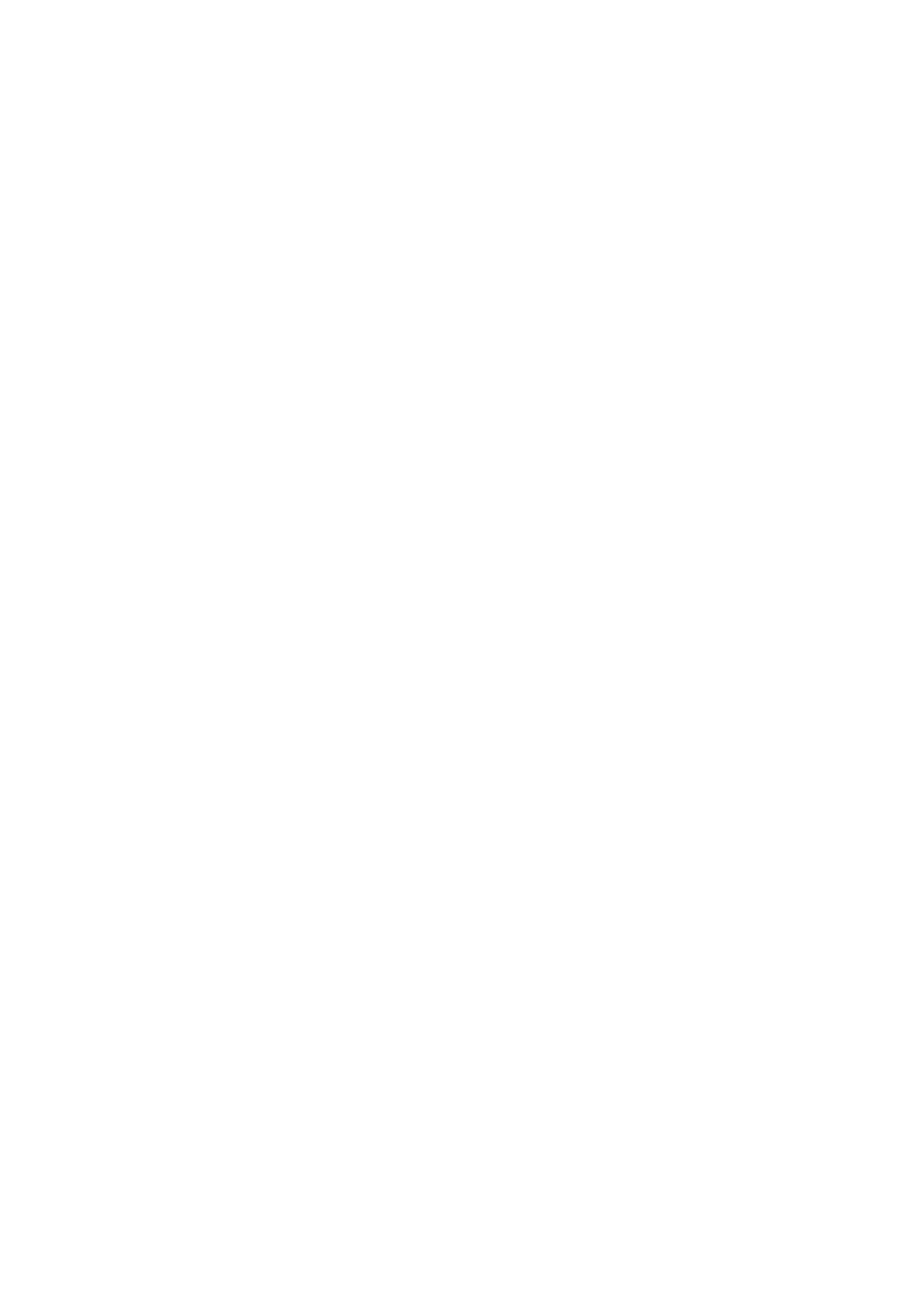Deolu-Ajayi, A., O., Muizelaar, W., van der Werf, A., 2021. *Seaweed cultivation in Vietnam for livestock methane reduction: A Top Sector Agri & Food SMP (Seed Money Project) Report.*

Stichting Wageningen Research. All rights reserved. No part of this publication may be reproduced, stored in an automated database, or transmitted, in any form or by any means, whether electronically, mechanically, through photocopying, recording or otherwise, without the prior written consent of the Stichting Wageningen Research.

Stichting Wageningen Research is not liable for any adverse consequences resulting from the use of data from this publication.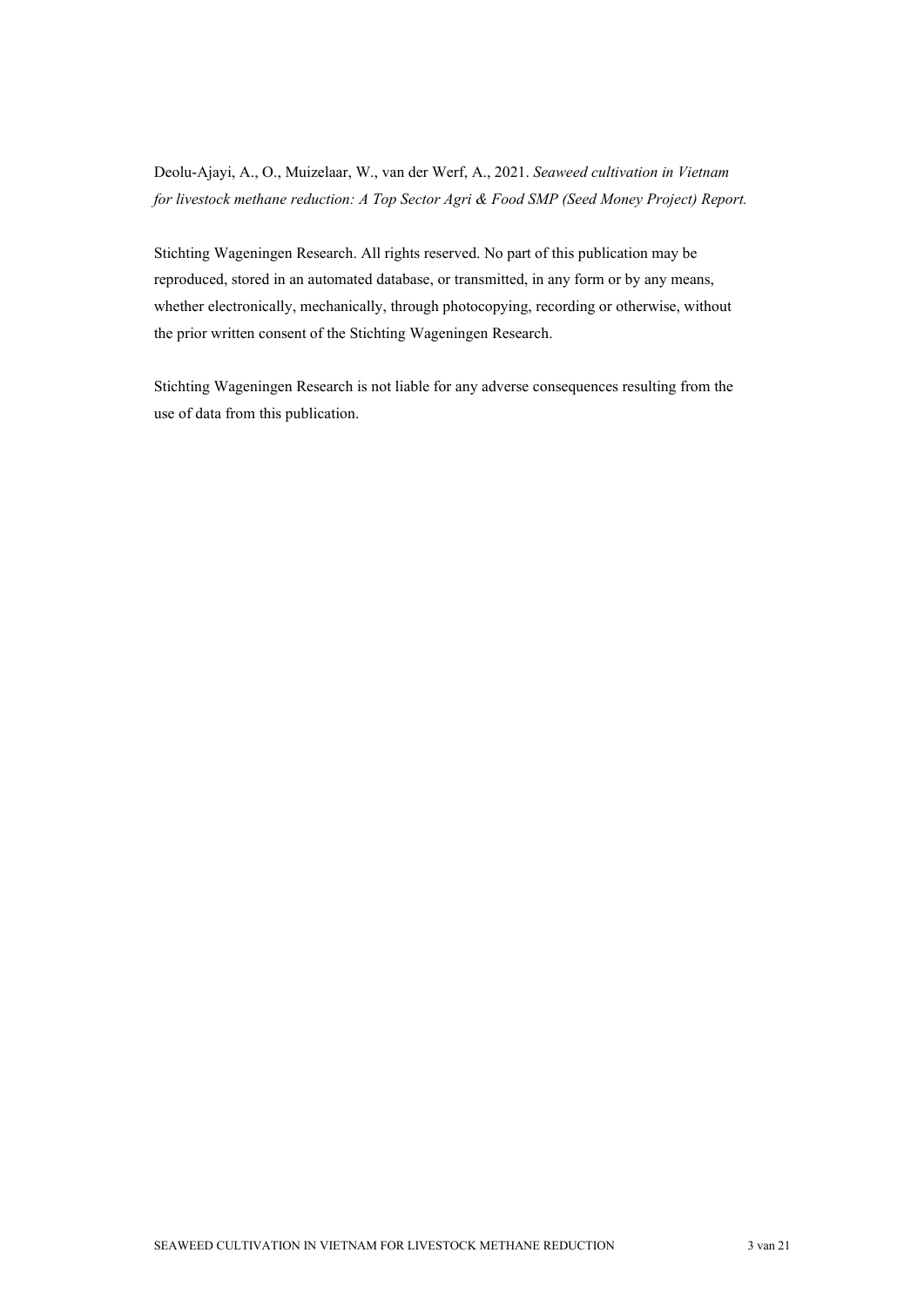## **Abstract**

The environmental conditions of Vietnam support a large collection of seaweeds but only about 10 species are economically relevant. Although local information is scarce and somewhat conflicting, our report gives a review of important Vietnamese seaweed species that have potential use in reduction of livestock methane emissions. Current productivity status of local seaweed species are mostly lacking but discussed species may still be used in various industrial sectors as food, feed, medicine, cosmetics, fuel, textile and biostimulants. Strategies that reduce livestock emissions and seaweeds' toxicology profile are also discussed. The presence of sufficient quantities of bioactive compounds such as halocarbons (e.g., bromoform), phlorotannins, fatty acids, nitrate, sulphate, saponins, alkaloids and sulphated carbohydrates in seaweeds may play critical roles in reduction of enteric emissions via seaweed inclusion in livestock feed. The report ends by highlighting proposed species based on available local information, that should be further tested and validated with *in vitro* and *in vivo* experiments. Our top selected seaweed species include *Asparagopsis taxiformis, Sargassum spp*, *Ulva spp*, *E. dentriculatum*, *K. alvarezzi*, *C. lentillifera* and *Gracilaria spp*.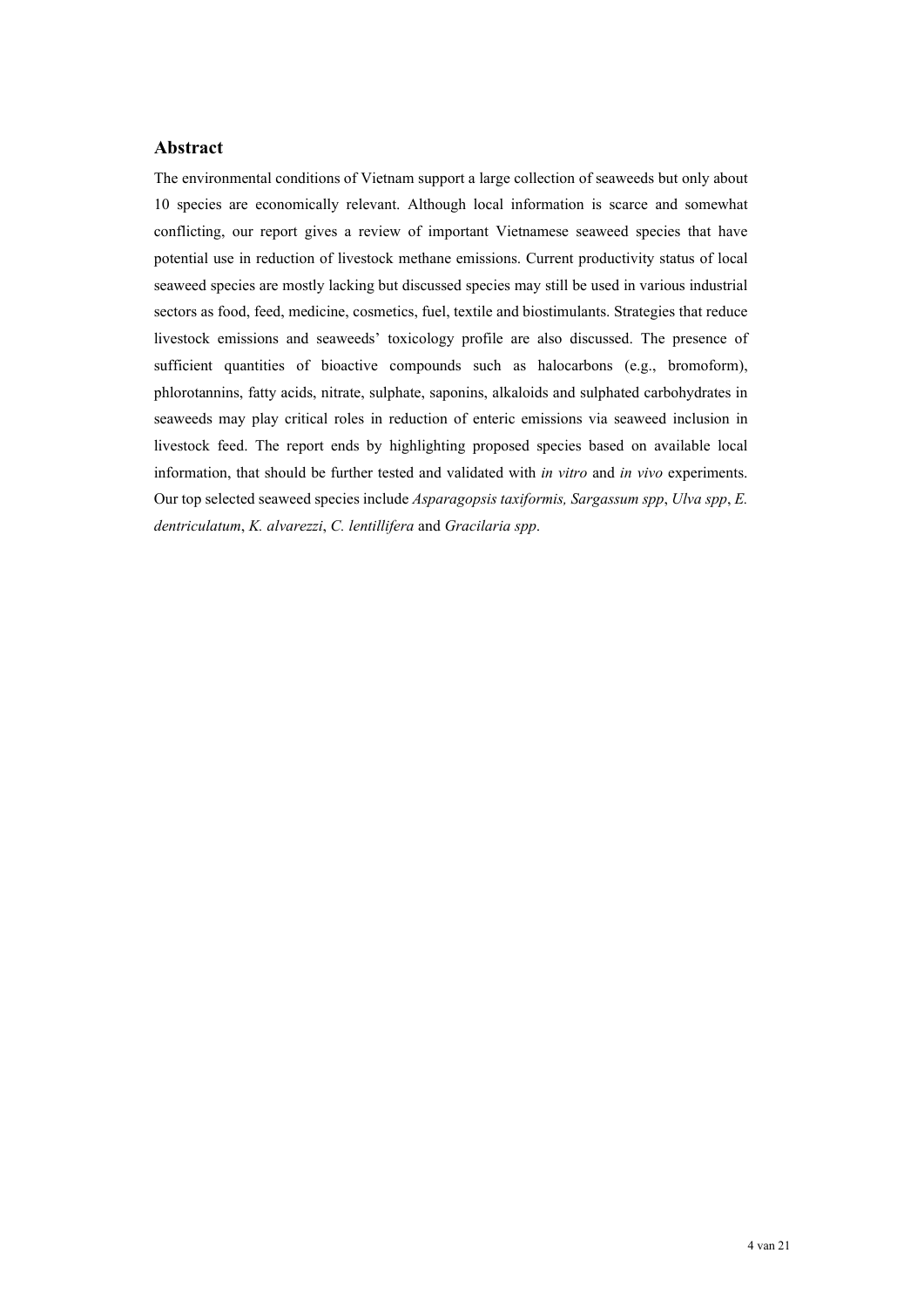# **Table of Contents**

| 1                | <b>General Introduction</b>                                        | 6  |
|------------------|--------------------------------------------------------------------|----|
| $\boldsymbol{2}$ | Introduction                                                       | 7  |
| 2.1              | Reducing carbon footprint of livestock with seaweed-inclusive feed | 7  |
| 2.2              | Digestibility and toxicology profile                               | 8  |
| 3                | <b>Local Seaweed species</b>                                       | 9  |
| 3.1              | Asparagopsis                                                       | 9  |
| 3.1.1            | Production levels                                                  | 9  |
| 3.1.2            | Use                                                                | 9  |
| 3.2              | Gracilaria                                                         | 9  |
| 3.2.1            | Production levels                                                  | 9  |
| 3.2.2            | Use                                                                | 9  |
| 3.3              | Kappaphycus                                                        | 10 |
| 3.3.1            | Production levels                                                  | 10 |
| 3.3.2            | Use                                                                | 10 |
| 3.4              | Eucheuma                                                           | 11 |
| 3.4.1            | Production levels                                                  | 11 |
| 3.4.2            | Use                                                                | 11 |
| 3.5              | Caulerpa                                                           | 11 |
| 3.5.1            | Production levels                                                  | 11 |
| 3.5.2            | Use                                                                | 11 |
| 3.6              | Ulva                                                               | 11 |
| 3.6.1            | Production levels                                                  | 11 |
| 3.6.2            | Use                                                                | 11 |
| 3.7              | Hydropuntia                                                        | 12 |
| 3.7.1            | Production levels                                                  | 12 |
| 3.7.2            | Use                                                                | 12 |
| 3.8              | Sargassum                                                          | 12 |
| 3.8.1            | Production levels                                                  | 12 |
| 3.8.2            | Use                                                                | 12 |
| 3.9              | Laurencia                                                          | 13 |
| 3.9.1            | Production levels                                                  | 13 |
| 3.9.2            | Use                                                                | 13 |
| $\overline{4}$   | <b>Ranking of Seaweed Species</b>                                  | 14 |
| 4.1              | Methodology                                                        | 14 |
| 4.1.1            | Species determination                                              | 14 |
| 4.1.2            | Criteria for ranking                                               | 14 |
| 4.2              | Results: Overview of Potential Candidates                          | 15 |
| 5                | References                                                         | 17 |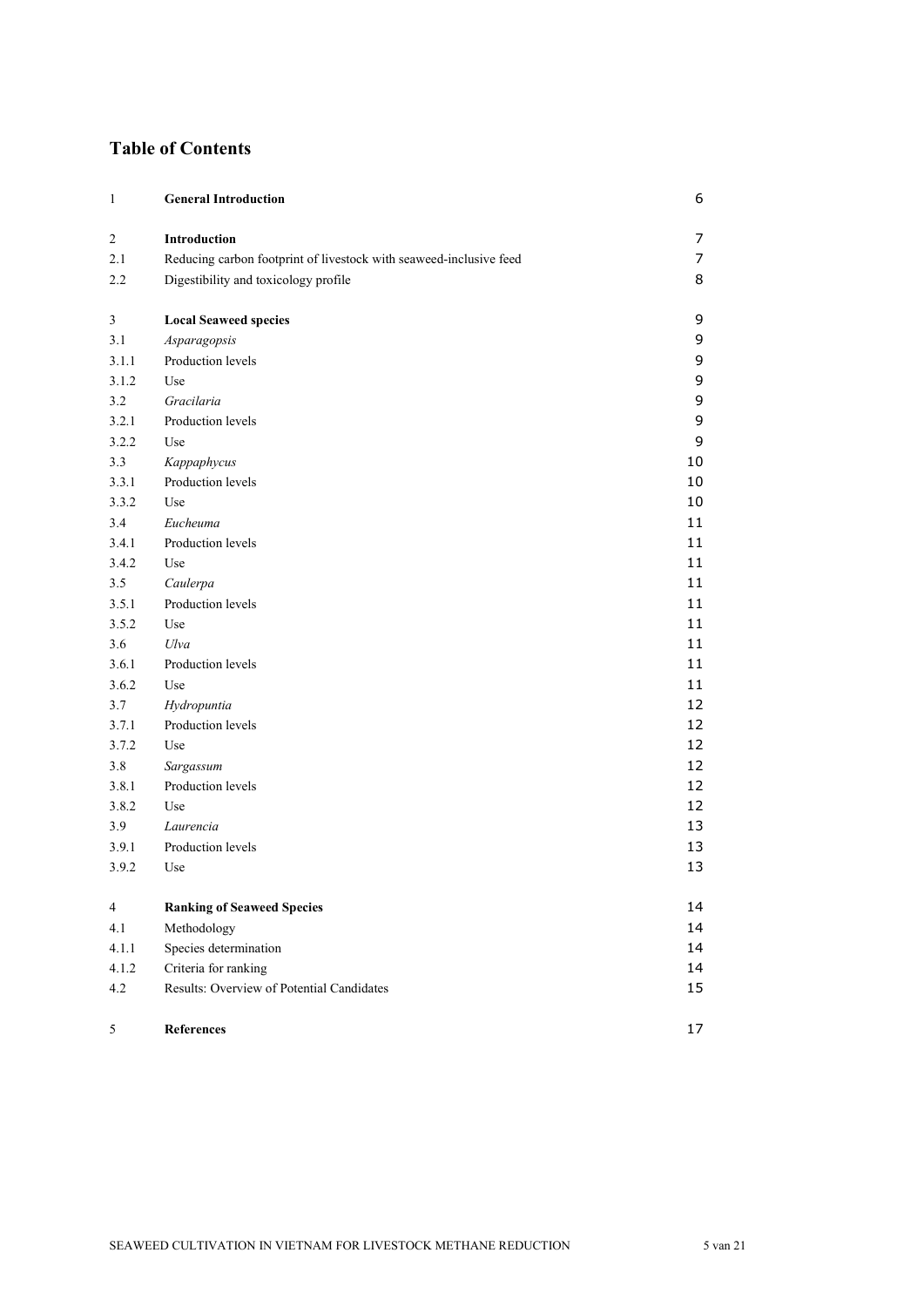## <span id="page-5-0"></span>**1 General Introduction**

The current environmental conditions (i.e., temperature, ocean current, rainfall, nutrient availability and salinity) of coastal regions in Vietnam are optimal for growing seaweeds, also known as macroalgae (Hong et al. 2007; Titlyanov et al. 2012). Latest literature puts the total number of macroalgae identified in Vietnam at 739 species (Van Nguyen et al. 2013; Phang et al. 2016). The most economically important seaweed species are *Sargassum*, *Gracilaria*, *Kappaphycus* and *Eucheuma*. Other Vietnamese seaweeds that are equally important because of their nutritional value and application are *Ulva*, *Caulerpa*, *Laurencia* and *Hydropuntia* (Hong et al. 2007). These species are directly consumed as food/ feed, provide raw materials for various industries (e.g., for production of medicines, cosmetics, textile, bioethanol) and may be used as crop biostimulants (Hong et al. 2007; Van Nguyen 2015).

The nutritional and biochemical composition of seaweeds vary widely depending on environmental conditions, life cycle and harvesting time. Seaweeds are rich sources of carbohydrates, fibres, macro- and micro- nutrients (Hong et al. 2007) but generally low in lipids, amino acids and proteins. Seaweeds have relatively high ash content: up to 30% of its total dry weight, compared to most arable crops that have between 5 to 15% (Sánchez-Machado et al. 2004). They contain chlorophylls and carotenoids, pigments that are responsible for their vibrant colours. Chlorophylls a, c, fucoxanthin, β-carotene and xanthophylls are found in brown seaweeds, green seaweeds contain chlorophylls a, b, β-carotene and xanthophylls, and chlorophylls a, d, β-carotene, phycoerythrin and phycocyanin exist in red seaweeds (Aryee et al. 2018). In terms of starch-like carbohydrates used for energy storage: brown seaweeds contain laminarin, alginate and fucose-sulphated-polysaccharides (e.g., fucoidan), green seaweeds contain ulvans while red seaweeds contain carrageenans, agarans, DL-galactan hybrids and sulphated mannans (Makkar et al. 2016). Seaweeds or their extracts, have potential as a new component for animal feed when used as an additive or supplement but have a lower perspective when used as a nutritional feed ingredient (Øverland et al. 2019; Bikker et al. 2020).

This report gives an overview of local economically relevant seaweed species present in Vietnam that have potential use in reducing methane emissions by inclusion in livestock feed. The strategies by which livestock emissions can be reduced that may be utilised by seaweeds inclusion in feed, and the toxicology profile of seaweeds are discussed in section 2. Section 3 outlines the economically relevant Vietnamese seaweeds indicating information on current productivity status and their potential use. It should be noted that literature on current production levels of local seaweeds is scarce and sometimes conflicting, thus contributing to the knowledge gaps amongst the different species in the report. The last section summarises species proposed for inclusion in livestock feed highlighting our top 10 seaweed species that may be tested for their potential in mitigating methane emissions, first with *in vitro* experiments and validated with *in vivo* experiments in livestock.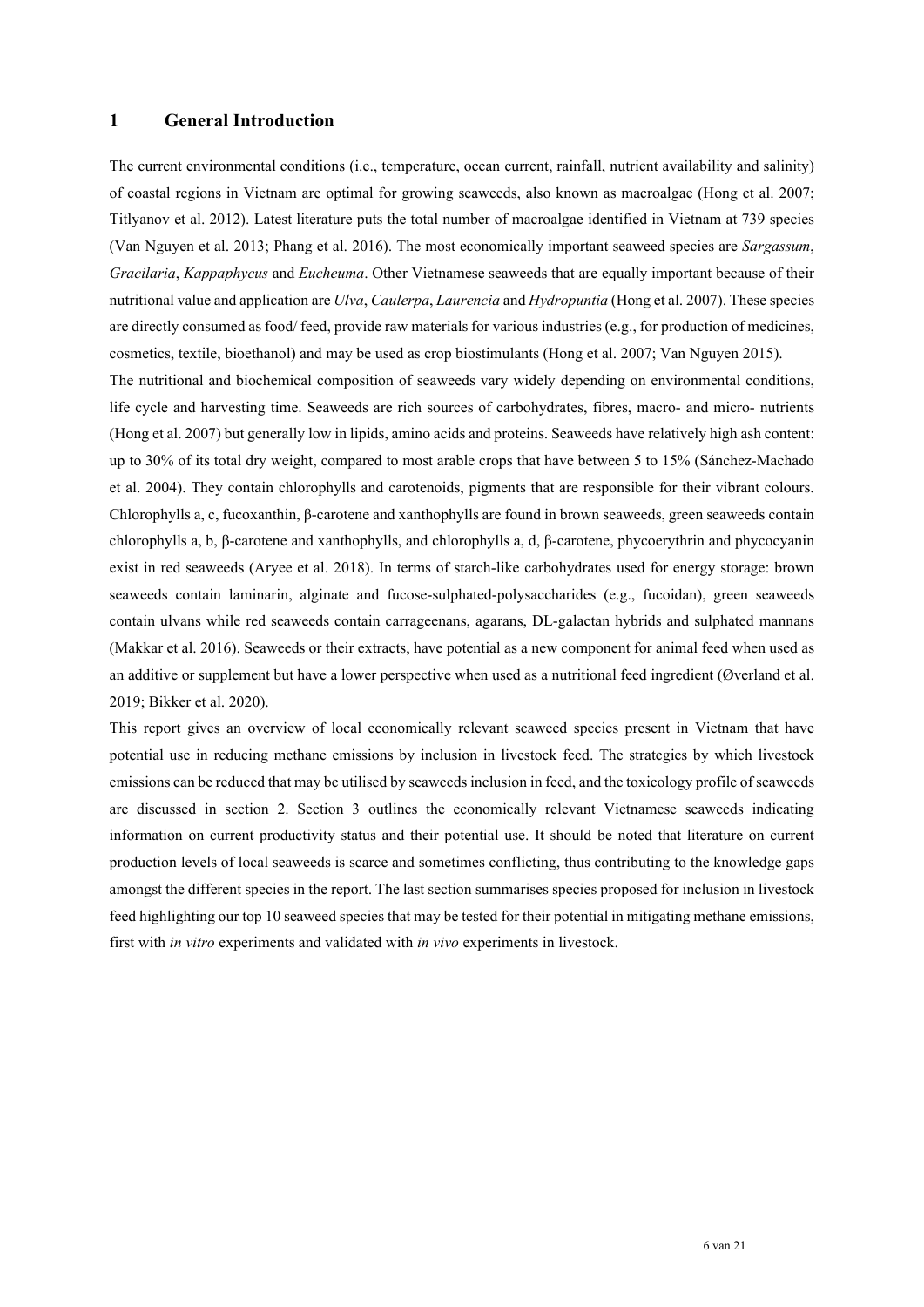## <span id="page-6-0"></span>**2 Introduction**

## <span id="page-6-1"></span>**2.1 Reducing carbon footprint of livestock with seaweed-inclusive feed**

Livestock produces  $\sim$  7.1 gigatons (GT) of carbon dioxide equivalents (CO<sub>2</sub>-eq) greenhouse gasses (GHG) worldwide per year, with methane (CH4) attributing to 44% (3.1 GT) of the total GHG emissions produced by livestock (Gerber et al. 2013). Beef and dairy cattle alone contribute  $\sim$  2.5 and 2.1 GT CO<sub>2</sub>-eq per year respectively, and are the two largest producers of GHG worldwide in the livestock sector (Gerber et al. 2013). Methane is mainly formed in the rumen of cattle (approximately 80%), and excreted via exhalation or belching which is also known as enteric methane emissions. The rumen inhabits a rich ruminal microbiota consisting of symbiotic relationships between archaea, bacteria, fungi and protozoa, that are involved in fermentation of ingested feed. During this fermentation process, different (intermediary) compounds are produced that facilitate the symbiotic relationships, thus enabling microbial growth. Primary fermenters hydrolyse starch, cell wall carbohydrates and proteins into simple sugars and amino acids. Both primary and secondary fermenters convert the resulting simple sugars and amino acids into volatile fatty acids (VFA), ammonia (NH<sub>3</sub>),  $CO<sub>2</sub>$  and hydrogen (H<sub>2</sub>) (McAllister et al. 1996). Several types of methanogens can convert  $CO<sub>2</sub>$  and  $H<sub>2</sub>$  into CH<sub>4</sub> (McAllister et al. 1996). The produced VFA, mainly acetate, butyrate and propionate, are mostly absorbed by the rumen wall and are an important energy source for the ruminant (Boadi et al. 2004).

In general, several strategies can be identified to reduce CH<sub>4</sub> production by dairy cattle namely: 1) changing VFA profiles to reduce acetate and butyrate and increase propionate production (e.g., dietary change from fibre rich to starch rich), 2) offering alternative H<sub>2</sub> sinks (e.g., nitrate and sulphate), 3) the use of anti-microbial properties (e.g., tannins), 4) inhibition of specific enzymes (e.g., halogenated metabolites), and 5) addition of dietary lipids (Dijkstra et al. 2011; Hristov et al. 2013; Patra et al. 2017; van Lingen et al. 2018; Abbott et al. 2020). The use of seaweeds to reduce enteric methane production mainly focus on strategies 2, 3 and 4 due to their biochemical composition. Seaweeds generally have low fat content, high levels of fibres (i.e., cell wall carbohydrates) and minimal amounts of starch. Starch is absent in brown and red seaweeds but present in some green seaweed species. The storage molecule of brown and red seaweeds is laminarin and floridean starch respectively. Sulphated carbohydrates like carrageenans, agar, fucose-sulphated-polysaccharides (FSP, e.g., fucoidan) and ulvans may potentially act as alternative  $H_2$  sinks, however this effect has not yet been studied in detail. In addition, brown seaweeds can be rich in polyphenols, specifically phlorotannins that make up 2-8% of total polyphenols on dry weight (dry product) basis (Jiménez-Escrig et al. 2001; Zubia et al. 2009; Cofrades et al. 2010; Heffernan et al. 2014; Moreira et al. 2017). Phlorotannins from *Laminaria digitata* can decrease methane production in an *in vitro* gas production setting without negatively affecting total gas production at inclusion levels < 40 g/ kg (Vissers et al. 2018). Importantly, the use of *Asparagopsis spp.* in the diet of cattle can reduce enteric methane production up to 80-90% (Kinley et al. 2020; Roque et al. 2021), sparking huge global interest for scientists, companies and governments. Bromoform (CHBr3) was identified as the most likely bioactive compound responsible for methane reduction and it is present in sufficient quantities in *Asparagopsis taxiformis* (Machado et al. 2016). However other halogenated metabolites (e.g., dibromochloromethane) that have similar effects have also been identified (Machado et al. 2016). Other seaweeds such as *Ulva spp*, *Macrocystis pyrifera* and *Pterocladia capillacea* produce CHBr3 but not up to (high) quantities as *Asparagopsis taxiformis* (Carpenter and Liss 2000; Abbott et al. 2020).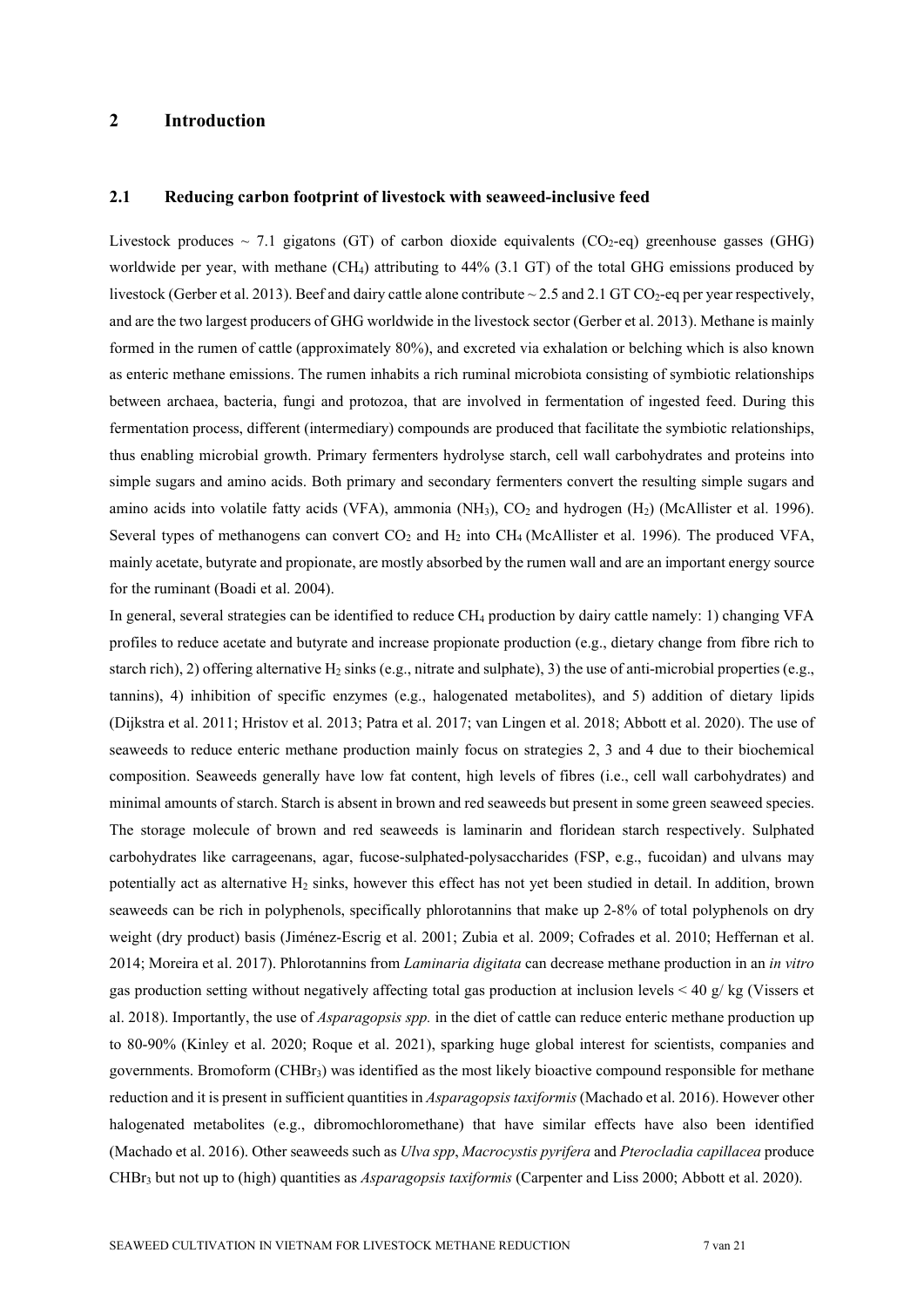## <span id="page-7-0"></span>**2.2 Digestibility and toxicology profile**

Seaweeds can be rich sources of minerals and vitamins and thus provide nutritional and nutraceutical (i.e., medicinal) benefits when consumed (Morais et al. 2020). For example, the seaweed *Sargassum* is rich in potassium, albumin and iodine representing 12.82, 7.95 and 0.03% of total dry weight respectively (Hong et al. 2007). Another genus *Caulerpa* is a rich source of calcium and magnesium (up to 5.9% and 4.1% of dry weight respectively), such that consumption of less than 15 g of fresh *Caulerpa* meet requirements of recommended daily intake (de Gaillande et al. 2017). Manganese and iron are also present in high quantities in *Caulerpa*, although with high variability depending on the species (de Gaillande et al. 2017). Most seaweed species easily absorb and store minerals including heavy metals such as lead, mercury and cadmium, that are toxic even when consumed in trace quantities. The trade-off between the amount of seaweed needed to provide sufficient nutrition and the accumulation of heavy metals in the seaweed may limit its recommendation as food and feed (Morais et al. 2020). For example, although the presence of copper and selenium in *Caulerpa* are useful resources to meet demands of nutrient deficiency when consumed, it can easily cause metal toxicity when the seaweed is consumed in high quantities i.e., at amounts recommended for macro- or other micronutrients supplementation (de Gaillande et al. 2017).

In both review papers of Øverland et al. (2019) and Bikker et al. (2020) several (positive) effects on e.g., health and production of different seaweed species are described for livestock production, however the application is limited by the lower digestibility and high ash content of the seaweeds. In recent years, application of seaweed to reduce enteric methane produced by ruminants has gained traction. Although addition of a higher concentration (10% of substrate organic matter) of *Asparagopsis* positively reduced methane emissions, at this concentration feed digestibility was significantly impaired (Kinley et al. 2016). Similar observations have been reported with *in vivo* experiments. *Asparagopsis* can reduce enteric methane production up to 80% in the diet of ruminants with inclusion at levels as low as 0.5 to 3% of the organic matter, but also cause reductions in feed intake and potential damage to the ruminal wall (Li et al. 2018; Roque et al. 2019; Muizelaar et al. 2021; Stefenoni et al. 2021). Therefore, *Asparagopsis* should be included at lower quantities ( $\geq 0.5\%$  of organic matter) where they are easily digestible and still have methane inhibiting properties. Bromoform (CHBr3) is the most abundant natural compound present in *Asparagopsis* (Machado et al. 2016), raising safety concerns. A recent study on the safety and transfer of CHBr3 from *Asparagopsis* indicates deposition in the milk and urine of dairy cattle, at levels potentially higher than allowed safety standards for CHBr3 (and other trihalomethanes) in drinking water (Muizelaar et al. 2021). Therefore, indicating a need to further analyse the long-term effect of bromoform on the animals' well-being, as well as on the effect of continuous consumption of such milk.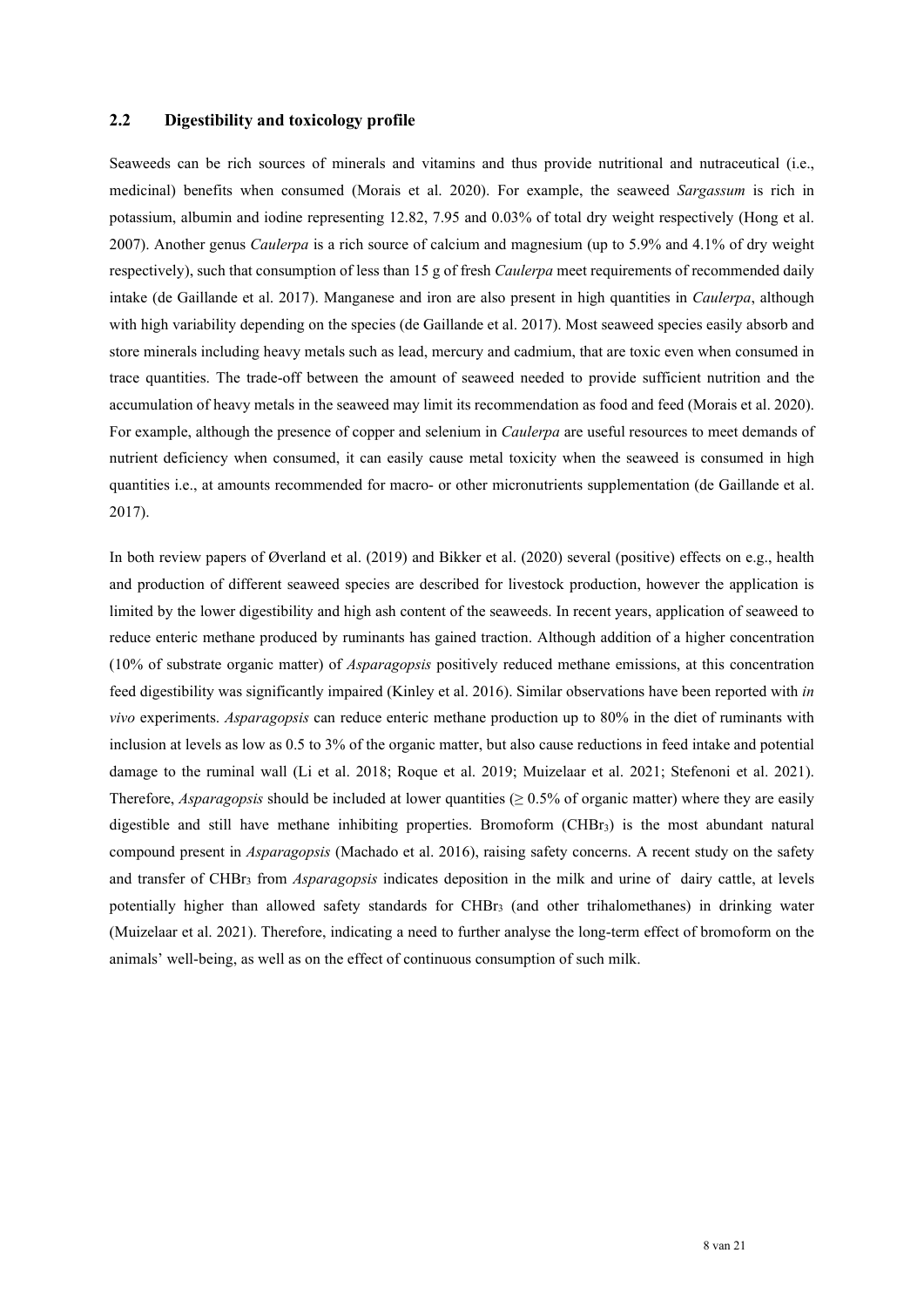## <span id="page-8-0"></span>**3 Local Seaweed species**

A general overview of economically important seaweed species local to Vietnam and the methane-reducing *A. taxiformis* is discussed below. Current productivity data on local macroalgae is not up to date and somewhat conflicting.

## <span id="page-8-1"></span>**3.1** *Asparagopsis*

*Asparagopsis* is a genus of red seaweed and *A. taxiformis* which is native to Vietnam, is an important seaweed specie for enteric methane reduction (Morais et al. 2020). Although important, ocean-based cultivation techniques for the specie is still under development. Experimental activities for large-scale cultivation of *A. taxiformis* is currently carried out by our project partners Greener Grazing and SeaTech Energy.

#### <span id="page-8-2"></span>**3.1.1 Production levels**

Productivity status of this specie is in Vietnam is presently unknown. Difficulties associated with large-scale cultivation of *A. taxiformis* also contributes here.

#### <span id="page-8-3"></span>**3.1.2 Use**

The inclusion of *A. taxiformis* in cattle and sheep feed at organic matter rate of 5% and 3% respectively reduced enteric methane emissions by 95% and 80% respectively, but raised some concerns on the livestock well-being (Li et al. 2018; Roque et al. 2019). Addition of *A. taxiformis* at lower levels of 0.2% was more effective: inhibiting methane emissions by 98% without any negative effects observed in the cattle (Kinley et al. 2020). Other uses of *Asparagopsis* is for food seasoning and as a bioactive compound for skin care products and cosmetics.

#### <span id="page-8-4"></span>**3.2** *Gracilaria*

The genus *Gracilaria* are a group of red algae. About 19 species of *Gracilaria* have been reported in Vietnam and they are distributed along the entire coast. They grow in intertidal zones attached to stony substrates or unattached in brackish water lagoons or ponds (Titlyanov et al. 2012).

#### <span id="page-8-5"></span>**3.2.1 Production levels**

In 2004, the total cultivation area used for production of *Gracilaria spp* was 9 800 ha resulting in 40 000 to 50 000 wet tons annually. They are typically harvested between January to September or between October to April, depending on the region (Van Nguyen 2015). A 1.5-decade old report indicates that only *G. asiatica*, *G. heteroclada* and *G. tenuistipitata* (now annotated as *Agarophyton tenuistipitatum*) were cultivated in Vietnam (Hong et al. 2007). Both *G. tenuistipitata* and *G. asiatica* have an average annual productivity of 1.5 to 4 dry tons/ ha while *G. heteroclada* is widely cultivated yielding up to 200 dry tons/ ha annually (Van Nguyen 2015).

#### <span id="page-8-6"></span>**3.2.2 Use**

Species of *Gracilaria* are consumed as food or used as a source of agar: containing between 32% to 79% of agarose and having agar strength up to 1121 g/ cm<sup>2</sup> (Titlyanov et al. 2012; Buschmann et al. 2017). They may be used as fish supplements providing both nutritional and nutraceutical benefits for the fish (Morais et al. 2020). Integrated shrimp-tilapia-*Gracilaria* farming was recently adopted in Hoang Phong, Thanh Hoa province as an intervention for climate change and to promote smart aquaculture management practises (Tran et al. 2020). Adoption of the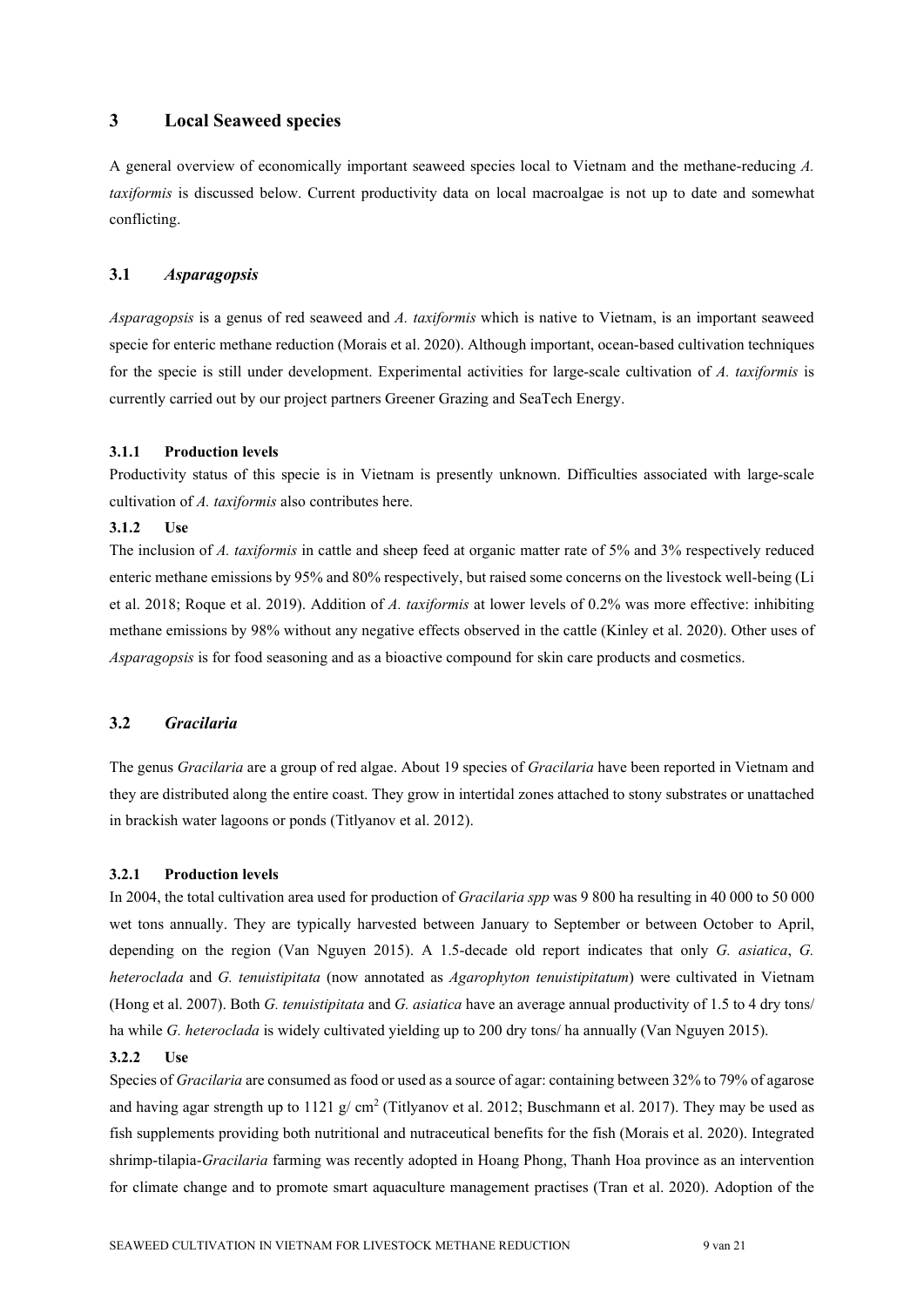mixed aquaculture system may be beneficial for farmers, increasing overhead farm profit by 73.6% compared to current aquaculture strategies (Tran et al. 2020). *Gracilaria* is one of the genera of seaweeds (the others are *Sargassum* and *Kappaphycus*) currently exported (mainly to) China (Titlyanov et al. 2012) thus, further commercialisation should be boosted. It also has promising use as a biostimulant. Addition of 5% *Gracilaria edulis* sap increased maize yield by  $\sim 30\%$  in optimal fertilizer conditions (Singh et al. 2015). Furthermore, the addition of 7.5% of the seaweed sap was able to reduce fertilizer application by 50% while still keeping maize productivity levels at an optimum (Singh et al. 2015).

## <span id="page-9-0"></span>**3.3** *Kappaphycus*

*Kappaphycus* are species of red seaweed.

#### <span id="page-9-1"></span>**3.3.1 Production levels**

Four species of *Kappaphycus* (*K. cottonii*, *K. inermis*, *K. alvarezzi* and *K. striatus*) are found in Vietnam. *Kappaphycus alvarezzi* and *K. striatus* originating from the Philippines, are cultivated experimentally in Vietnam (Van Nguyen, 2015). Annual production of *K. cottonii* is around 40 wet tons annually and the yearly combined production of *K. cottonii* and *K. striatus* is up to 3 000 dry tons (Hong et al. 2007; Van Nguyen 2015). Even though results from cultivation of *K. alvarezzi* was promising i.e., similar productivity levels to those achieved in the Philippines, it is still not adopted by the local communities (Hong et al. 2007; Van Nguyen 2015). Therefore, highlighting a need for the Vietnamese government to implement strategies that stimulate mainstream adoption of seaweed farming.

#### <span id="page-9-2"></span>**3.3.2 Use**

In Vietnam, *Kappaphycus* species are commonly used for food and as a source of carrageenan. Carrageenans serve as thickening agents for food and for clarification of wine or beer. In the pharmaceutical industry, carrageenans are used as stabilisers, binders, emulsifiers and for creating dental moulds. They also serve as raw materials for production of cosmetics and for textile printing (FAO 2018; Pereira 2018). *K. alvarezzi* is also cultivated as a source of agar in Vietnam (Charoensiddhi et al. 2020). Cultivation of *K. striatus* may be preferred to *K. alvarezzi* because the former specie is more resilient to the seaweed disease 'ice-ice', even though it has a lower growth rate than *K. alvarezzi* (Hung et al. 2019). In addition, both *K. alvarezzi* and *K. striatus* are sources of lectin that may be used for the purification of glycoproteins, and for blood typing and protein-carbohydrate affinity studies in clinical settings (Le et al. 2009; Hung et al. 2019).

Cultivation of *K. alvarezzi* may aid maintenance of ecological balance and for bioremediation of coastal areas by significantly reducing nutrient deposits of ammonia, nitrite, nitrate, phosphate and phosphorus (Hayashi et al. 2017). *Kappaphycus*-based biostimulants that boost arable crop yield provides a new platform for alternative use. Application of *K. alvarezzi*-derived biostimulants significantly increased yields of maize and soybean (Rathore et al. 2009; Singh et al. 2015).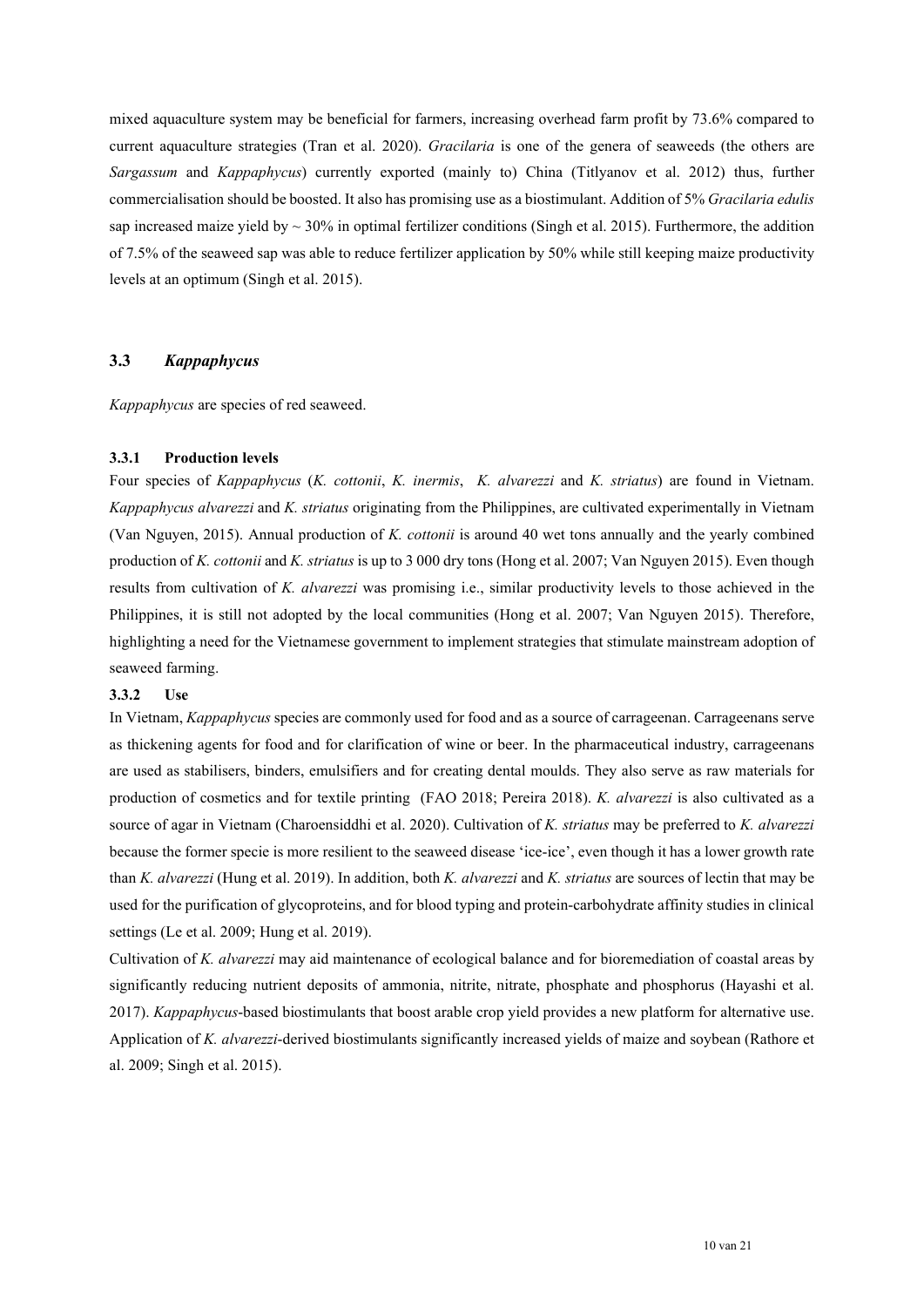## <span id="page-10-0"></span>**3.4** *Eucheuma*

*Eucheuma* are a group of red macroalgae that is sometimes extended to the genus Kappaphycus e.g., the previously identified *Eucheuma cottonii* was found to be *Kappaphycus alvarezzi*. Both *E. arnoldii* and *E. denticulatum,*  species native to Vietnam are red seaweeds like *Kappaphycus*. Limited Vietnam-based information on the genus is available, hence further research is needed.

## <span id="page-10-1"></span>**3.4.1 Production levels**

Information on production status of *Eucheuma* in Vietnam is unavailable in current literature.

#### <span id="page-10-2"></span>**3.4.2 Use**

In Vietnam, *Eucheuma* is currently only consumed as food but has potential as a source of carrageenan for industrial use (Titlyanov et al. 2012).

## <span id="page-10-3"></span>**3.5** *Caulerpa*

*Caulerpa* is a genus of green macroalgae.

#### <span id="page-10-4"></span>**3.5.1 Production levels**

Although *C. lentillifera* was introduced to Vietnam about a decade ago, it is still not commercialised (Van Nguyen 2015). The specie is mainly cultivated in experimental farms using the 'off-bottom trays' technique developed by the Nha Trang Oceanography Institute and Tri Tin Company Limited. This method of cultivation leads to harvest of *C. lentillifera* after 2 weeks (de Gaillande et al. 2017).

#### <span id="page-10-5"></span>**3.5.2 Use**

*Caulerpa* is mainly consumed as food (Van Nguyen 2015; de Gaillande et al. 2017).

## <span id="page-10-6"></span>**3.6** *Ulva*

*Ulva* is a green macroalgae occurring naturally in Vietnam.

#### <span id="page-10-7"></span>**3.6.1 Production levels**

*Ulva* cultivation is still in its trial phase in Vietnam.

#### <span id="page-10-8"></span>**3.6.2 Use**

In Vietnam, species of *Ulva* are consumed as food or used in traditional medicine. *Ulva* is filled with minerals, vitamins, soluble dietary fibres, insoluble dietary fibres (glucans) and relatively rich in proteins, and may be used as an animal feed (Morais et al. 2020). Studies on the inclusion of low quantities (1 or 2 % of total feed) of *Ulva lactuca* in rabbit feed indicated improvement in growth and reproductive performance of the animals without any side effects. The addition of *Ulva* species at higher quantities ( $\geq 10\%$ ) showed no significant changes in rabbit growth or productivity and had negative impact on faecal matter, therefore a maximum inclusion rate of 5% of the seaweed was recommended (reviewed in Makkar et al., 2016).

*Ulva* has been recently identified as a potential candidate to produce bioethanol due to its high carbohydrate content (Trung et al. 2019). The presence of ulvan (a sulphated carbohydrate) in these species make it a useful raw material for the pharmaceutical industry. Ulvans contain xylose, glucose, rhamnose, sulphate and uranic acid, and have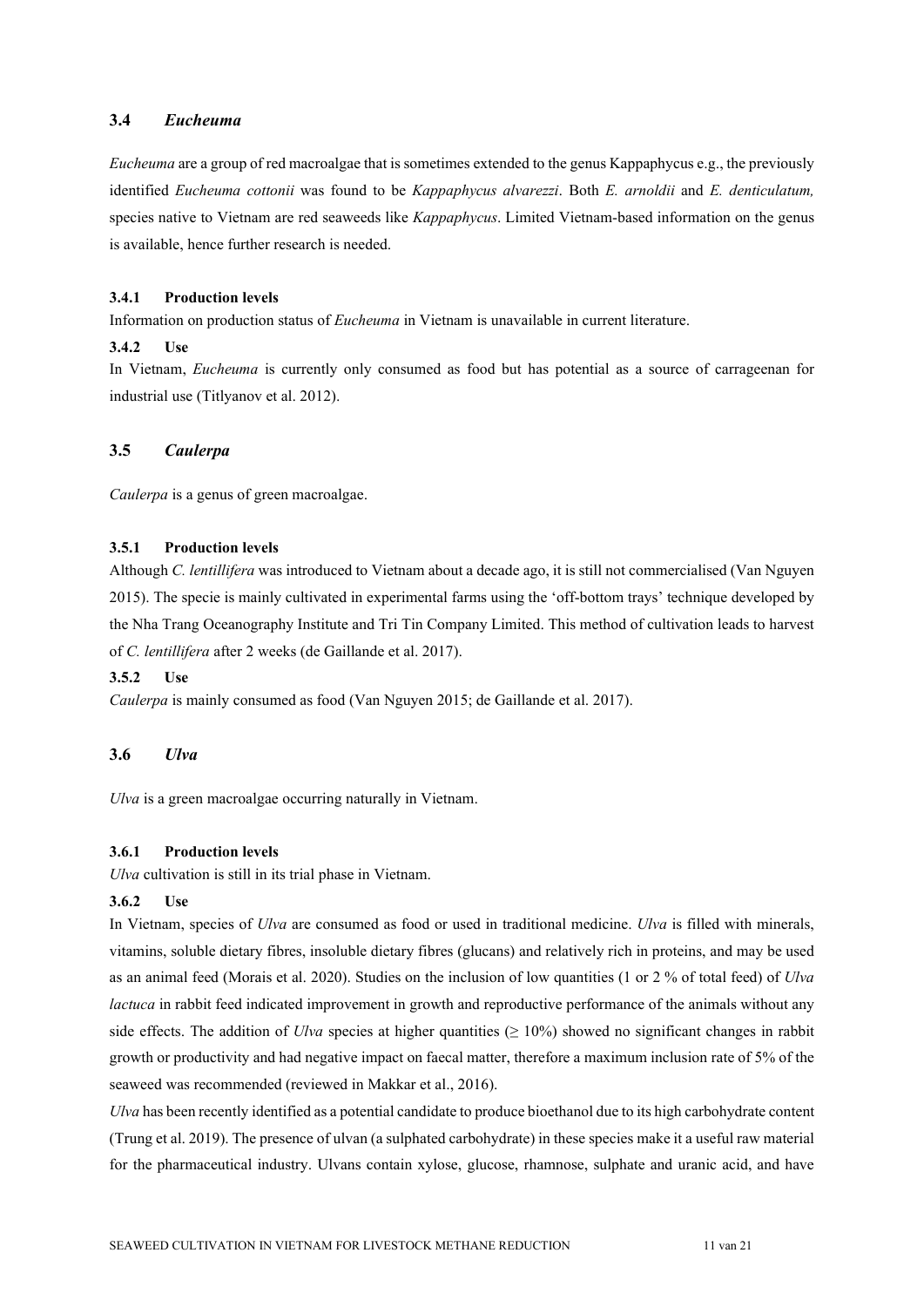anti-inflammatory, anticoagulant, antiviral, anticancer and antihyperlipidemic effects when administered in high dosages (Hong et al. 2011; Pereira 2018).

## <span id="page-11-0"></span>**3.7** *Hydropuntia*

*Hydropuntia* is a red macroalgae.

## <span id="page-11-1"></span>**3.7.1 Production levels**

*Hydropuntia. edulis* and *H. eucheumatoides* are the common species of *Hydropuntia* present in Vietnam. The algae are typically harvested between March to September (Titlyanov et al. 2012). Current productivity levels of local *Hydropuntia* remains unknown.

## <span id="page-11-2"></span>**3.7.2 Use**

In Vietnam, *Hydropuntia* is consumed as food, either cooked directly or used to produce agar (as a food additive).

## <span id="page-11-3"></span>**3.8** *Sargassum*

The genus *Sargassum* is a type of brown seaweed.

## <span id="page-11-4"></span>**3.8.1 Production levels**

Although at least 60 species of Sargassum exist in Vietnam, only about 10 species commonly occur. These species are: *S. carpophyllum*, *S. aquifolium*, *S. duplicatum*, *S. glaucescens*, *S. graminifolium*, *S. henslowianum*, *S. mcclurei*, *S. oligocystum*, *S. polycystum*, and *S. vachellianum* (Titlyanov et al. 2012). The cultivation period of these species occur between November to June and harvest is performed between March to June (Titlyanov et al. 2012). Annual production levels of *Sargassum* in the 1900s was estimated at 20 000 wet tons but only about 2.5% of the macroalgae was harvested. Current demand for *Sargassum* due to exportation to China has resulted in entire biomass removal causing sharp decline in the overall productivity of local Sargassum beds (Titlyanov et al. 2012). **3.8.2 Use**

<span id="page-11-5"></span>In Vietnam, some species of the *Sargassum* are directly consumed as food (a source of potassium and protein) while others are used in traditional medicine (Hong et al. 2007; Titlyanov et al. 2012). They also serve as organic fertilizers for crop cultivation in Vietnam (Titlyanov et al. 2012). The presence of phycocolloids alginate and fucoidan in these seaweeds, provide starting material for food, pharmaceutical, cosmetics and textile industries. (FAO 2018; Hong et al. 2018). Experiments with rats, indicated that methanolic extracts from *S. swartzii* exhibited acute and chronic anti-inflammatory effects similar to those observed when reference drugs indomethacin and prednisolon were administered (Hong et al. 2011). The positive effect although observed only under administrations of higher seaweed concentrations (i.e., 175 and 350 mg/ kg of seaweed compared to 25 mg/ kg of indomethacin and 5 mg/ kg of prednisolon respectively) did not cause (short-term) toxicity (Hong et al. 2011). Thus, indicating its potential as alternative anti-inflammatory medicine.

Addition of *Sargassum dentifolium* (inclusion at 3 or 6% of total chicken feed) was beneficial to layers, improving egg quality (Al-Harthi and El-Deek 2012; Makkar et al. 2016). Cultivation of *Sargassum* beds may mitigate CO<sub>2</sub> emissions by serving as short-term blue carbon sinks that significantly contribute to long-term carbon sequestration (McLeod et al. 2011; Sondak et al. 2017). Production of biochar from *Sargassum* may also facilitate long-term carbon sequestration (Farrelly et al. 2013; Sondak et al. 2017).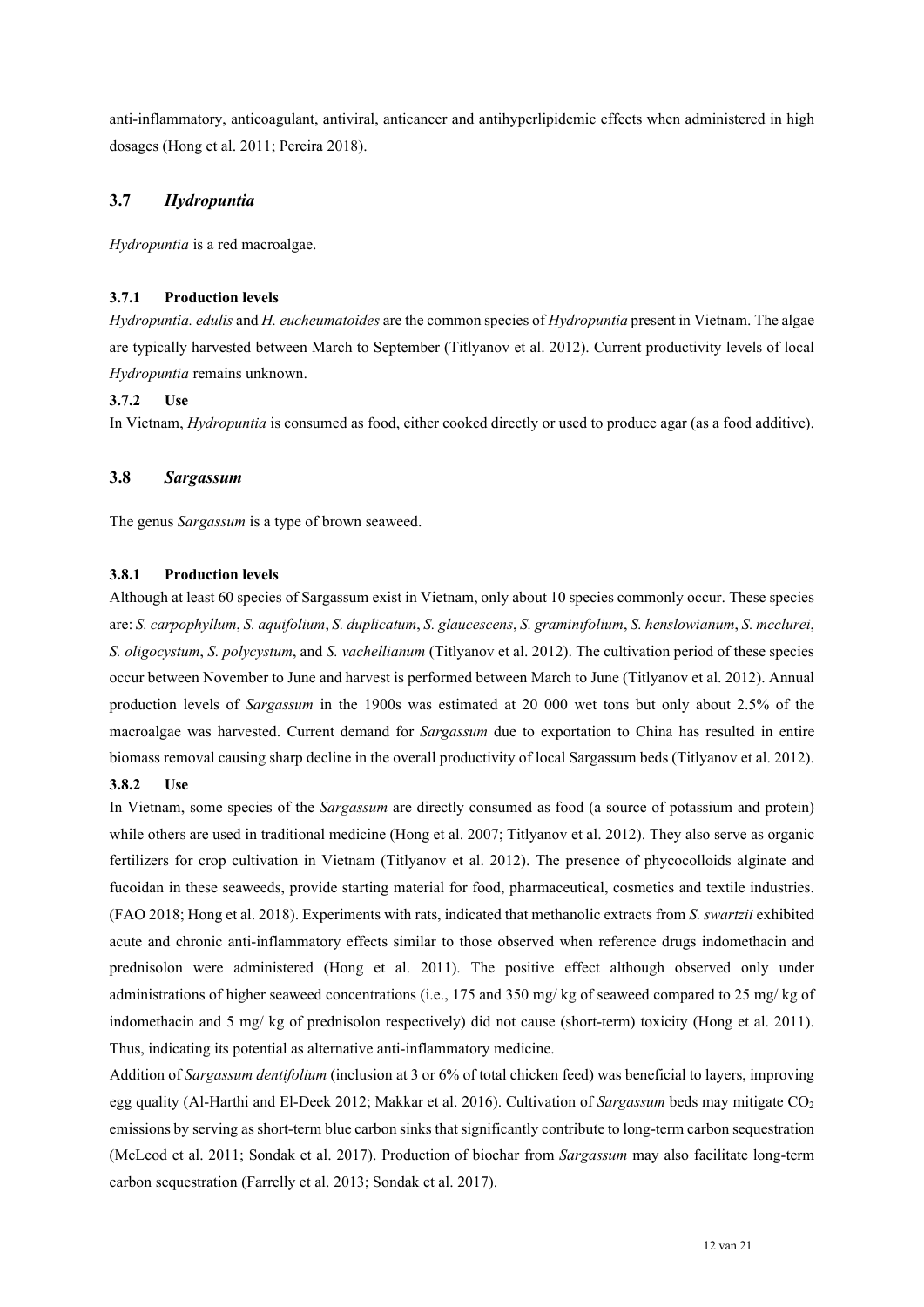## <span id="page-12-0"></span>**3.9** *Laurencia*

*Laurencia* is a red macroalgae present in Vietnam.

## <span id="page-12-1"></span>**3.9.1 Production levels**

Information on local production levels is unavailable.

## <span id="page-12-2"></span>**3.9.2 Use**

*Laurencia* has high amounts of certain nutrients and bioactive compounds (*L. obtusa* has a rich supply of K<sup>+</sup>) making it beneficial for consumption as food and use in making folk medicine (Hong et al. 2007; Titlyanov et al. 2012).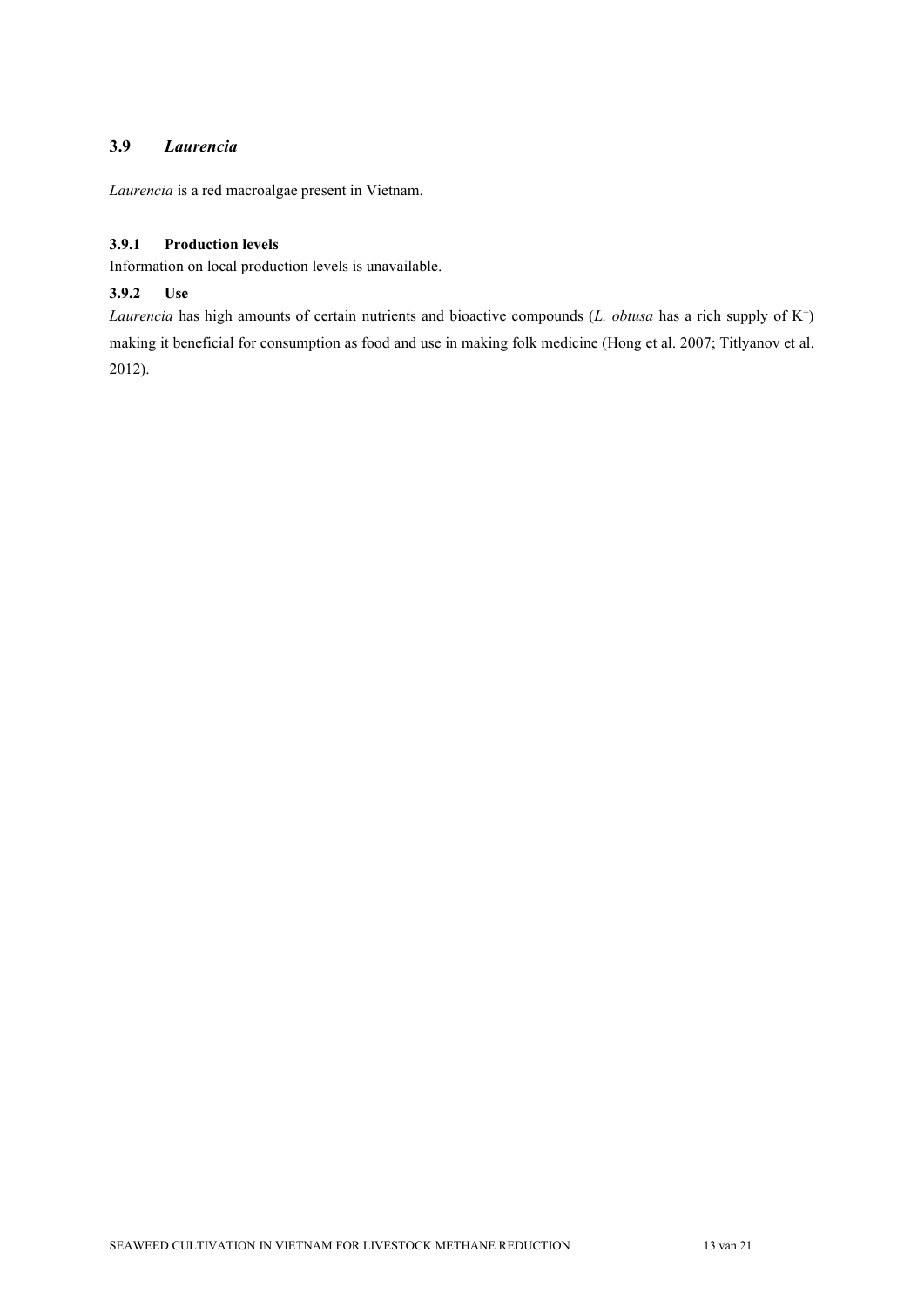## <span id="page-13-0"></span>**4 Ranking of Seaweed Species**

## <span id="page-13-1"></span>**4.1 Methodology**

A database was constructed based on information from current literature on selected Vietnamese seaweed species (Wong and Cheung 2001; Zubia et al. 2008; Matanjun et al. 2009; Ermakova et al. 2011; Msuya et al. 2012; Junaidi 2013; Cuong et al. 2016; Roy and P 2017; Nurjanah et al. 2018; Bui et al. 2019; Rasyid et al. 2019; Hung et al. 2019, 2021; Lumbessy et al. 2019; Suryaningrum and Samsudin 2020; Rodrigues et al. 2021; Widiawati and Hikmawan 2021). It should be noted that this is a tentative list based on current information available on chemical composition of the local seaweed species.

#### <span id="page-13-2"></span>**4.1.1 Species determination**

Of the 739 species of local macroalgae (consisting of 412, 180 and 147 species of red, green and brown seaweeds), 82 economically important seaweed species that are harvested year-round and used mainly for food or medicine were first selected (Van Nguyen et al. 2013; Van Nguyen 2015). *Asparagopsis taxiformis* was added to the seaweed list since it is an important specie previously identified for mitigation of methane emissions. The current literature pool for Vietnamese seaweeds is insufficient and there was no available information on several local species. Thus, a final list consisting of 24 seaweed species and 2 undifferentiated species (*Sargassum* and *Gracilaria*) was used for the ranking.

#### <span id="page-13-3"></span>**4.1.2 Criteria for ranking**

Although the ideal amounts of the seaweed-derived bioactive compounds needed to successfully reduce livestock enteric emissions remain unknown, we have knowledge of compounds that potentially play critical role in enteric methane reduction (Further elaborations in Section 2.1). All bioactive compounds used as criteria for ranking are present in (specific) seaweeds. Seaweed species were scored between 0 to 12 based on the presence of specific bioactive compounds.

The first category consists of bioactive compounds where *in vitro* and/ or *in vivo* experiments have been reported to reduce methane emissions (Vissers et al. 2018; Roque et al. 2019, 2021). These are bromoform/ halocarbons and phlorotannin. In the database: the absence, low or high quantities of bromoform in a seaweed specie was scored as 0, 3 or 12 respectively while the absence or presence of phlorotannins was scored as 0 or 6 respectively. The difference in ultimate values between bromoform and phlorotannins was due to the effectivity of bromoform over phlorotannins in reducing livestock methane emissions (Vissers et al. 2018; Roque et al. 2021). The second category of bioactive compounds are those that can still reduce methane emissions but experiments have not yet been performed with the inclusion of seaweeds in livestock feed. These compounds are monosaturated (MUFAs), polysaturated fatty acids (PUFAs), nitrate and sulphate. All seaweeds contain fatty acids, nitrate and sulphate, hence seaweeds were scored between 0 to 4, and 0 to 2 based on their concentrations of fatty acids, and nitrate/ sulphate respectively. The third (last) category consists of bioactive compounds that theoretically have a positive effect on reducing enteric methane emissions. These compounds are saponins, alkaloids and sulphated carbohydrates (carrageenan, agar, fucoidan and ulvan). Scores for saponin and alkaloids were based on absence or presence as 0 or 1 respectively. All seaweeds contain some type of sulphated carbohydrates therefore, the seaweeds were scored between 0 to 2 based on their concentrations of the carbohydrates.

Since data on local seaweed cultivation costs and productivity is scarce and unreliable, it was not used as a criterion for selection of potential candidates.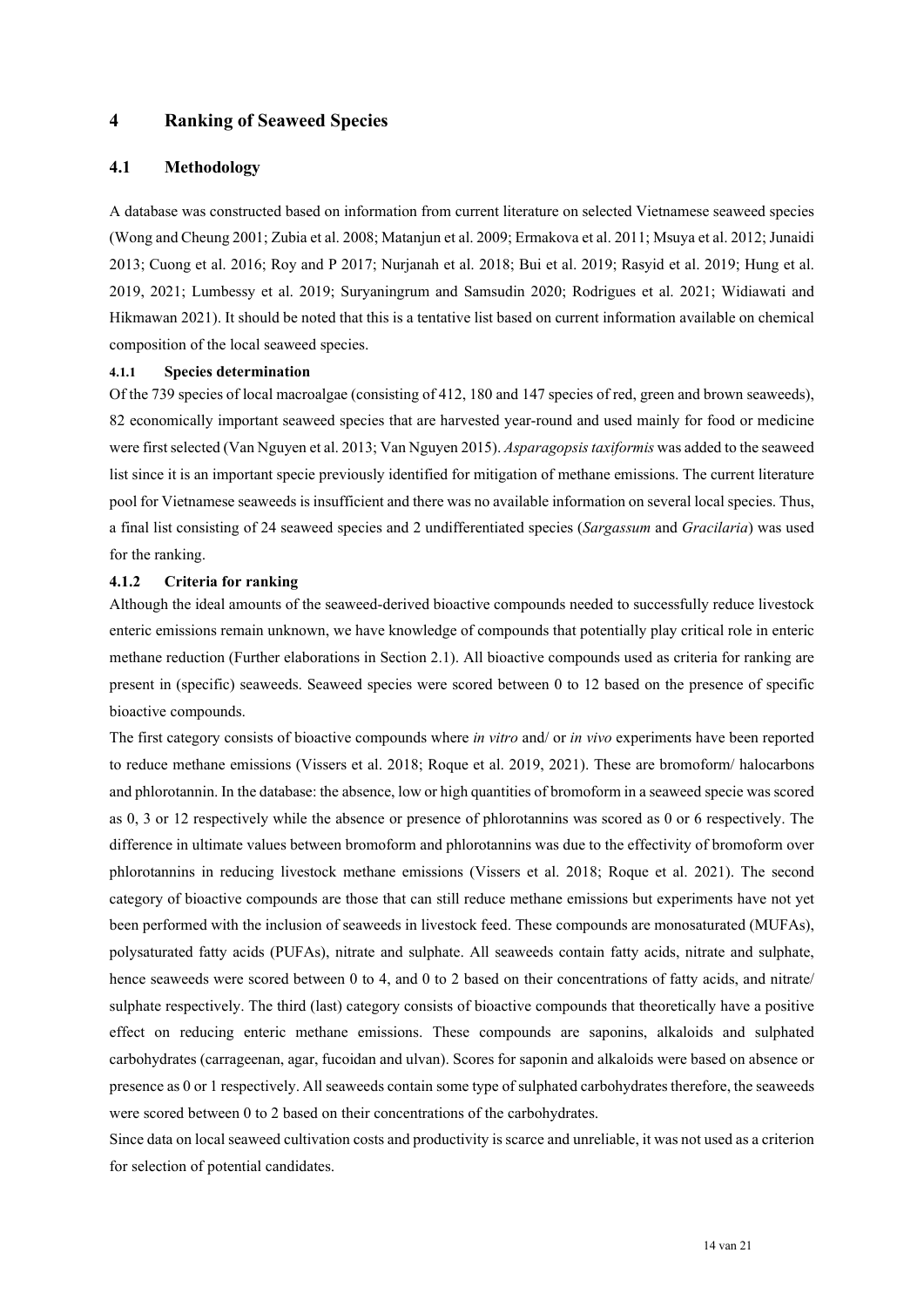|                | Type                    | Seaweed specie             | <b>Bromoform</b>             | Phlorotannins            | <b>MUFAS</b><br><b>PUFAs</b> | Sulphate<br>Nitrate/         | Saponins/<br>alkaloids   | carbohydrates<br>Sulphated | Total score    | Rank           |
|----------------|-------------------------|----------------------------|------------------------------|--------------------------|------------------------------|------------------------------|--------------------------|----------------------------|----------------|----------------|
| 1              | $\overline{\text{R}}$   | Asparagopsis taxiformis    | $^{+++}$                     | $\overline{\phantom{a}}$ | $\boldsymbol{+}$             |                              |                          | $^{+}$                     | 20             | $\mathbf{1}$   |
|                | $\overline{B}$          | *Sargassum spp             | $\blacksquare$               | $+++$                    | $^{++}$                      | $^{+}$                       | $\overline{\phantom{0}}$ | $^{+++}$                   | 19             | $\overline{2}$ |
| $\overline{2}$ | $\overline{B}$          | Sargassum polycystum       | $\blacksquare$               | $^{+++}$                 | $++$                         | $\boldsymbol{+}$             | ÷                        | $^{+++}$                   | 19             | $\overline{2}$ |
| $\overline{3}$ | G                       | Ulva lactuca               | $+$                          | $\overline{a}$           | $^{++}\,$                    | $+$                          | $^{+}$                   | $^{++}\,$                  | 18             | $\overline{4}$ |
| 4              | $\mathbf G$             | Ulva intestinalis          | $+$                          |                          | $^{++}$                      | $\boldsymbol{+}$             | $+$                      | $++$                       | 18             | $\overline{4}$ |
| 5              | $\overline{\mathbf{R}}$ | Eucheuma denticulatum      |                              |                          | $^{+++}$                     |                              |                          | $^{++}\,$                  | 13             | 6              |
|                | $\overline{\mathbf{R}}$ | *Gracilaria spp            |                              |                          | $+$                          | $+$                          | $+$                      | $^{+++}$                   | 12             | $\overline{7}$ |
| 6              | $\overline{\mathbf{R}}$ | Kappaphycus alvarezzi      | $\overline{\phantom{a}}$     |                          | $+$                          | $^{+}$                       | $+$                      | $^{+++}$                   | 12             | $\overline{7}$ |
| $\tau$         | $\overline{B}$          | Sargassum mcclurei         | $\overline{\phantom{a}}$     | $++$                     | $^{+}$                       | $\frac{1}{2}$                | $\overline{a}$           | $+$                        | 12             | $\overline{7}$ |
| 8              | G                       | Caulerpa lentillifera      | $\blacksquare$               | $\overline{a}$           | $^{++}\,$                    | ÷.                           | $^{+}$                   | $^{++}\,$                  | 12             | $\overline{7}$ |
| 9              | R                       | Gracilaria salicornia      | $\blacksquare$               | $\overline{a}$           | $+$                          | $\blacksquare$               | ÷                        | $^{++}\,$                  | 11             | 11             |
| 10             | G                       | Ulva reticulata            | $\blacksquare$               | $\overline{a}$           | $+$                          | $\frac{1}{2}$                | $^{+}$                   | $+$                        | 11             | 11             |
| 11             | $\overline{\mathbf{R}}$ | Kappaphycus striatus       | $\blacksquare$               | $\overline{a}$           | $^{+}$                       | $\overline{a}$               | $\overline{a}$           | $++$                       | 11             | 11             |
| 12             | $\overline{\mathbf{R}}$ | Hydropuntia eucheumatoides | $\blacksquare$               | $\overline{a}$           | $+$                          | $\overline{a}$               | $\overline{a}$           | $++$                       | 11             | 11             |
| 13             | $\overline{\mathbf{R}}$ | Laurencia obtusa           | $\overline{\phantom{a}}$     | $\overline{a}$           | $+$                          | $\boldsymbol{+}$             | $\overline{\phantom{a}}$ | $+$                        | 10             | 15             |
| 14             | G                       | Caulerpa racemosa          | $\blacksquare$               | $\qquad \qquad -$        | $^{+}$                       | $\blacksquare$               | $^{+}$                   | $+$                        | 10             | 15             |
| 15             | $\overline{\mathbf{R}}$ | Gracilaria tenuistipitata  | $\overline{\phantom{a}}$     | $\blacksquare$           | $+$                          | $\blacksquare$               | $\blacksquare$           | $^{++}\,$                  | 8              | 17             |
| 16             | $\overline{B}$          | Sargassum henslowianum     | $\blacksquare$               | $^{+}$                   | $+$                          | $\blacksquare$               | $\frac{1}{2}$            | $+$                        | $\overline{7}$ | 18             |
| 17             | $\overline{\text{R}}$   | Gracilaria arcuata         | $\overline{\phantom{a}}$     | $\overline{a}$           | $\overline{a}$               | $\overline{a}$               | $\overline{a}$           | $++$                       | 7              | 18             |
| 18             | $\overline{B}$          | Sargassum oligocystum      | $\blacksquare$               | $^{+}$                   | $\frac{1}{2}$                | $\frac{1}{2}$                | $\overline{a}$           | $++$                       | 6              | 20             |
| 19             | R                       | Eucheuma arnoldii          | -                            | $\overline{a}$           | $\overline{a}$               | $+$                          | $\overline{a}$           | $++$                       | 6              | 20             |
| 20             | $\overline{\text{R}}$   | Laurencia similis          | $\overline{\phantom{0}}$     | $\frac{1}{2}$            | $\boldsymbol{+}$             | $\overline{\phantom{0}}$     | $\overline{\phantom{0}}$ | $\boldsymbol{+}$           | $\overline{5}$ | 22             |
| 21             | $\overline{\mathbf{R}}$ | Kappaphycus cottonii       | $\qquad \qquad \blacksquare$ | $\overline{\phantom{0}}$ | $\blacksquare$               | $+$                          | $\overline{a}$           | $^{+}$                     | $\overline{4}$ | 23             |
| 22             | $\overline{\mathbf{R}}$ | Hydropuntia edulis         | $\overline{\phantom{0}}$     | $\overline{\phantom{0}}$ | $\blacksquare$               | $\overline{\phantom{0}}$     | $\overline{\phantom{0}}$ | $^{+++}$                   | $\overline{3}$ | 24             |
| 23             | ${\bf G}$               | Ulva papenfussii           | $\blacksquare$               | $\qquad \qquad -$        | $\overline{\phantom{m}}$     | $\overline{\phantom{a}}$     | $\overline{\phantom{0}}$ | $^{++}\,$                  | $\overline{2}$ | 25             |
| 24             | $\mathbf R$             | Kappaphycus inermis        | -                            | $\overline{\phantom{0}}$ | $\overline{\phantom{0}}$     | $\qquad \qquad \blacksquare$ | $\overline{\phantom{0}}$ | $^{++}\,$                  | $\overline{2}$ | 25             |

## <span id="page-14-0"></span>**4.2 Results: Overview of Potential Candidates**

**Table 1: Ranking of local seaweed species.** The seaweed type, specie, levels of bioactive compounds (bromoform, phlorotannins, MUFAs, PUFAs, nitrate, sulphate, saponins, alkaloids and sulphated carbohydrates i.e., carrageenan, agar, fucoidan and ulvan), total score and rank are indicated in their respective columns. **Key**: R, B and G indicate red, brown and green seaweeds respectively; \* denote species within the same genera that were undifferentiated in literature; while -, +, ++ and +++ represents absent/ negligible-, present/ low-, moderate- or high concentrations of specific bioactive compounds respectively, relative to the typical quantities measured in seaweeds.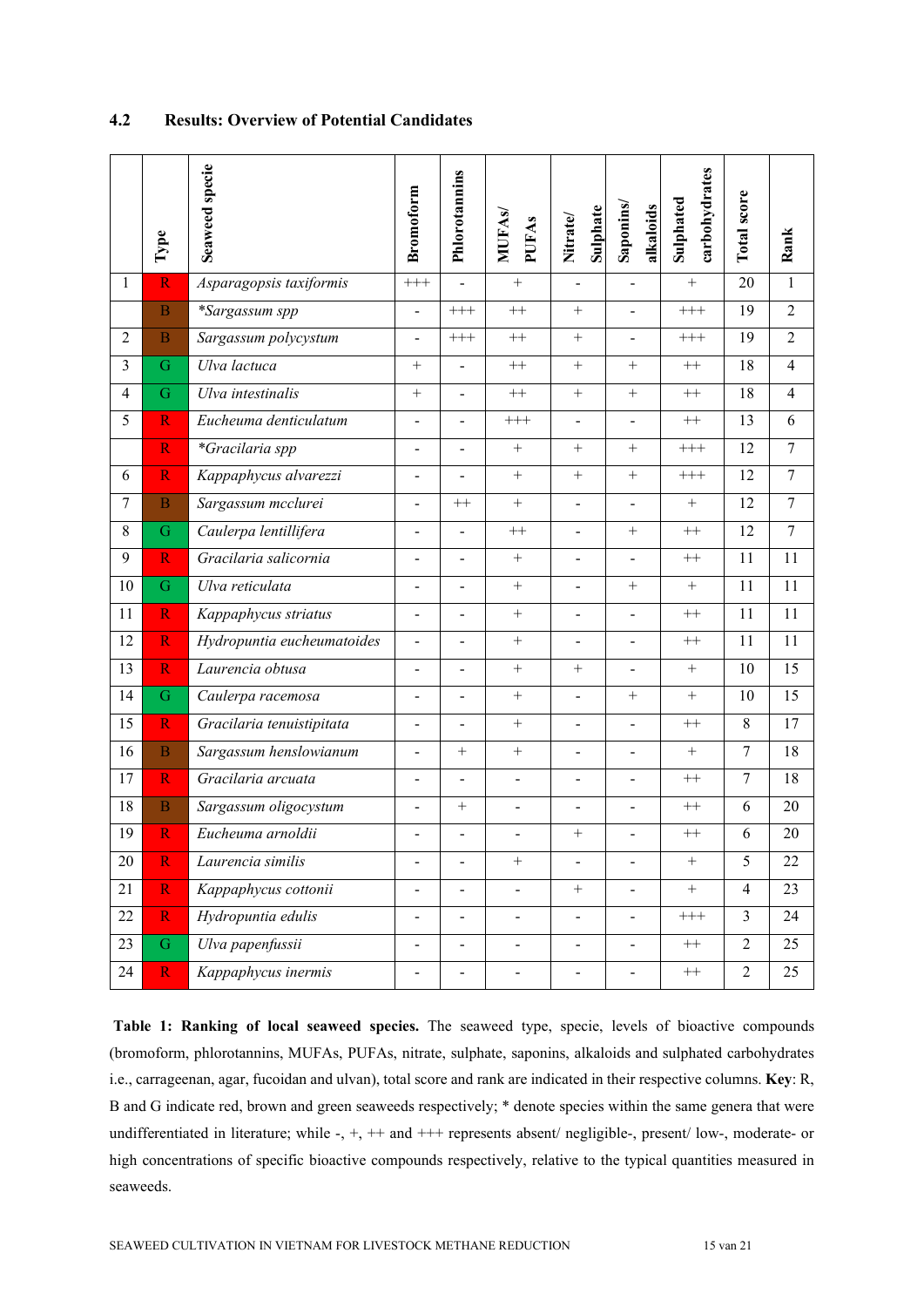Unsurprisingly, *A. taxiformis* was determined as the seaweed specie with the best potential to reduce enteric emissions from our table, supporting what is already known from literature (Roque et al. 2019, 2021). *Sargassum* appears 3 times in the top 10 with the undifferentiated specie and *S. polycystum* ranked in second place while *S. mcclurei* came in 7<sup>th</sup> place. Although (all) these specific species still need further investigation, previous research already shows that inclusion of another *Sargassum* specie *S. flavicans* (originating from Australia), reduced methane emissions *in vivo* by 34% (Machado et al. 2014; Abbott et al. 2020). Both *Ulva* seaweeds: *U. lactuca* and *U. intestinalis* are ranked in the 4<sup>th</sup> position. Certain *Ulva spp* from Australia reduced methane emissions by 45 to 50% in cattle (Machado et al. 2014; Abbott et al. 2020). *E. dentriculatum* appears in the 6<sup>th</sup> position while *K*. *alvarezzi*, *C. lentillifera* and an undifferentiated *Gracilaria spp* all come in the 7th place. An undifferentiated *Gracilaria spp* originating from Indonesia and included in sheep feed (at 2% of dry matter) reduced methane emissions *in vitro* by 49% (Prayitno et al. 2019; Abbott et al. 2020). Overall, the reported literature supports potential of the selected seaweeds in reducing livestock methane emissions and therefore the usefulness for further experimental validation of the high-ranking seaweed species.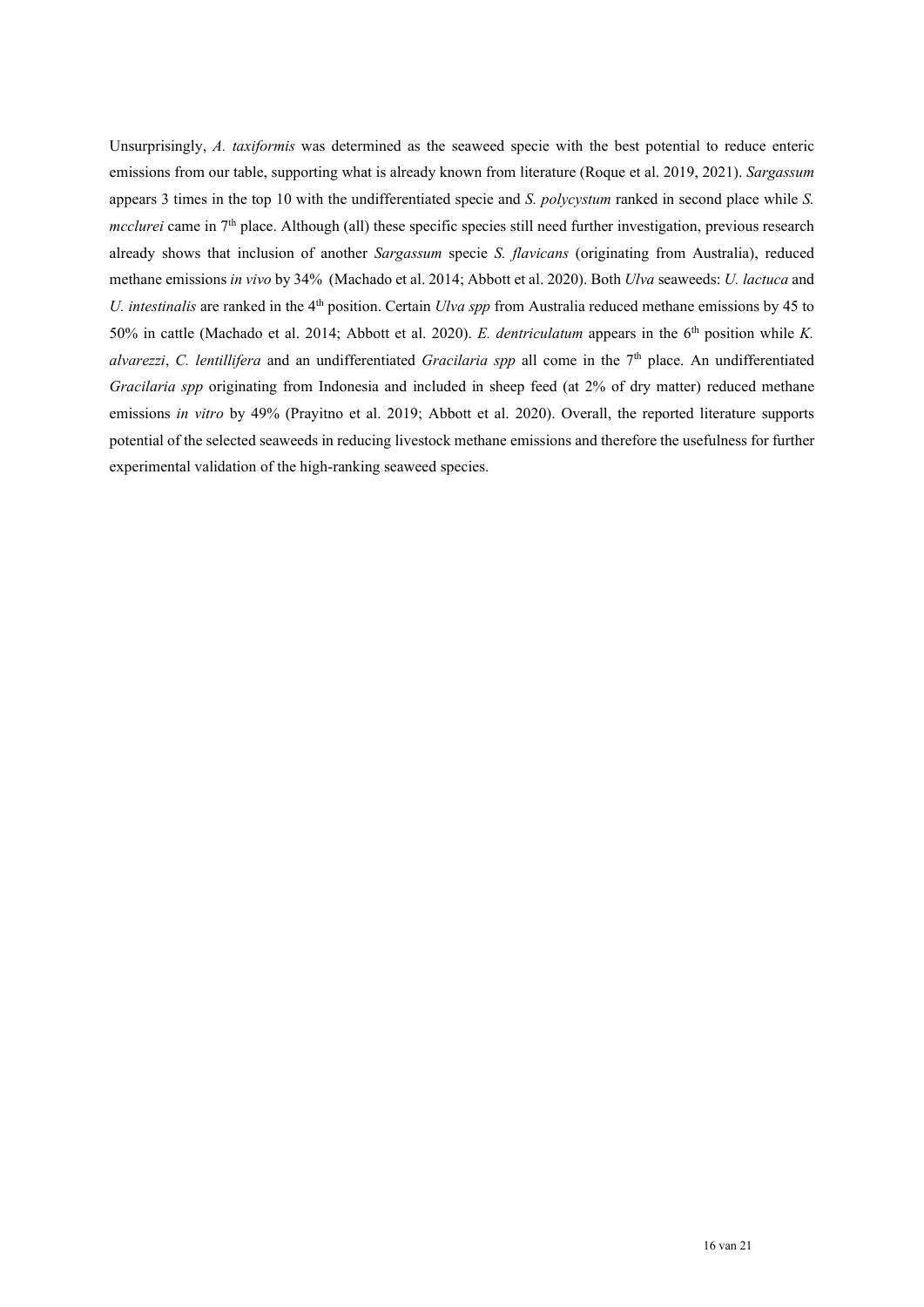## <span id="page-16-0"></span>**5 References**

- Abbott DW, Aasen IM, Beauchemin KA, et al (2020) Seaweed and seaweed bioactives for mitigation of enteric methane: Challenges and opportunities. Animals 10:2432. doi: 10.3390/ani10122432
- Al-Harthi MA, El-Deek AA (2012) Effect of different dietary concentrations of brown marine algae (Sargassum dentifebium) prepared by different methods on plasma and yolk lipid profiles, yolk total carotene and lutein plus zeaxanthin of laying hens. Ital J Anim Sci 11:347–353. doi: 10.4081/ijas.2012.e64
- Aryee AN, Agyei D, Akanbi TO (2018) Recovery and utilization of seaweed pigments in food processing. Curr Opin Food Sci 19:113–119. doi: 10.1016/j.cofs.2018.03.013
- Bikker P, Stokvis L, van Krimpen MM, et al (2020) Evaluation of seaweeds from marine waters in Northwestern Europe for application in animal nutrition. Anim Feed Sci Technol 263:114460. doi: 10.1016/j.anifeedsci.2020.114460
- Boadi D, Benchaar C, Chiquette J, Massé D (2004) Mitigation strategies to reduce enteric methane emissions from dairy cows: Update review. Can J Anim Sci 84:319–335. doi: 10.4141/A03-109
- Bui VTNT, Nguyen BT, Renou F, Nicolai T (2019) Structure and rheological properties of carrageenans extracted from different red algae species cultivated in Cam Ranh Bay, Vietnam. J Appl Phycol 31:1947– 1953. doi: 10.1007/s10811-018-1665-1
- Buschmann AH, Camus C, Infante J, et al (2017) Seaweed production: overview of the global state of exploitation, farming and emerging research activity. Eur J Phycol 52:391–406. doi: 10.1080/09670262.2017.1365175
- Carpenter LJ, Liss PS (2000) On temperate sources of bromoform and other reactive organic bromine gases. J Geophys Res Atmos 105:20539–20547. doi: 10.1029/2000JD900242
- Charoensiddhi S, Abraham RE, Su P, Zhang W (2020) Seaweed and seaweed-derived metabolites as prebiotics. In: Toldra F (ed) Advances in Food and Nutrition Research, 1st edn. Elsevier Inc., pp 97–156
- Cofrades S, López-Lopez I, Bravo L, et al (2010) Nutritional and antioxidant properties of different brown and red Spanish edible seaweeds. Food Sci Technol Int 16:361–370. doi: 10.1177/1082013210367049
- Cuong DX, Boi VN, Van TTT, Hau LN (2016) Effect of storage time on phlorotannin content and antioxidant activity of six Sargassum species from Nhatrang Bay, Vietnam. J Appl Phycol 28:567–572. doi: 10.1007/s10811-015-0600-y
- de Gaillande C, Payri C, Remoissenet G, Zubia M (2017) Caulerpa consumption, nutritional value and farming in the Indo-Pacific region. J Appl Phycol 29:2249–2266. doi: 10.1007/s10811-016-0912-6
- Dijkstra J, Oenema O, Bannink A (2011) Dietary strategies to reducing N excretion from cattle: implications for methane emissions. Curr Opin Environ Sustain 3:414–422. doi: 10.1016/J.COSUST.2011.07.008
- Ermakova S, Sokolova R, Kim SM, et al (2011) Fucoidans from brown seaweeds sargassum hornery, eclonia cava, costaria costata: Structural characteristics and anticancer activity. Appl Biochem Biotechnol 164:841–850. doi: 10.1007/s12010-011-9178-2
- FAO (2018) The global status of seaweed production, trade and utilization. Rome

Farrelly DJ, Everard CD, Fagan CC, McDonnell KP (2013) Carbon sequestration and the role of biological carbon mitigation: A review. Renew Sustain Energy Rev 21:712–727. doi: 10.1016/j.rser.2012.12.038

Gerber PJ, Steinfeld H, Henderson B, et al (2013) Tackling climate change through livestock - A global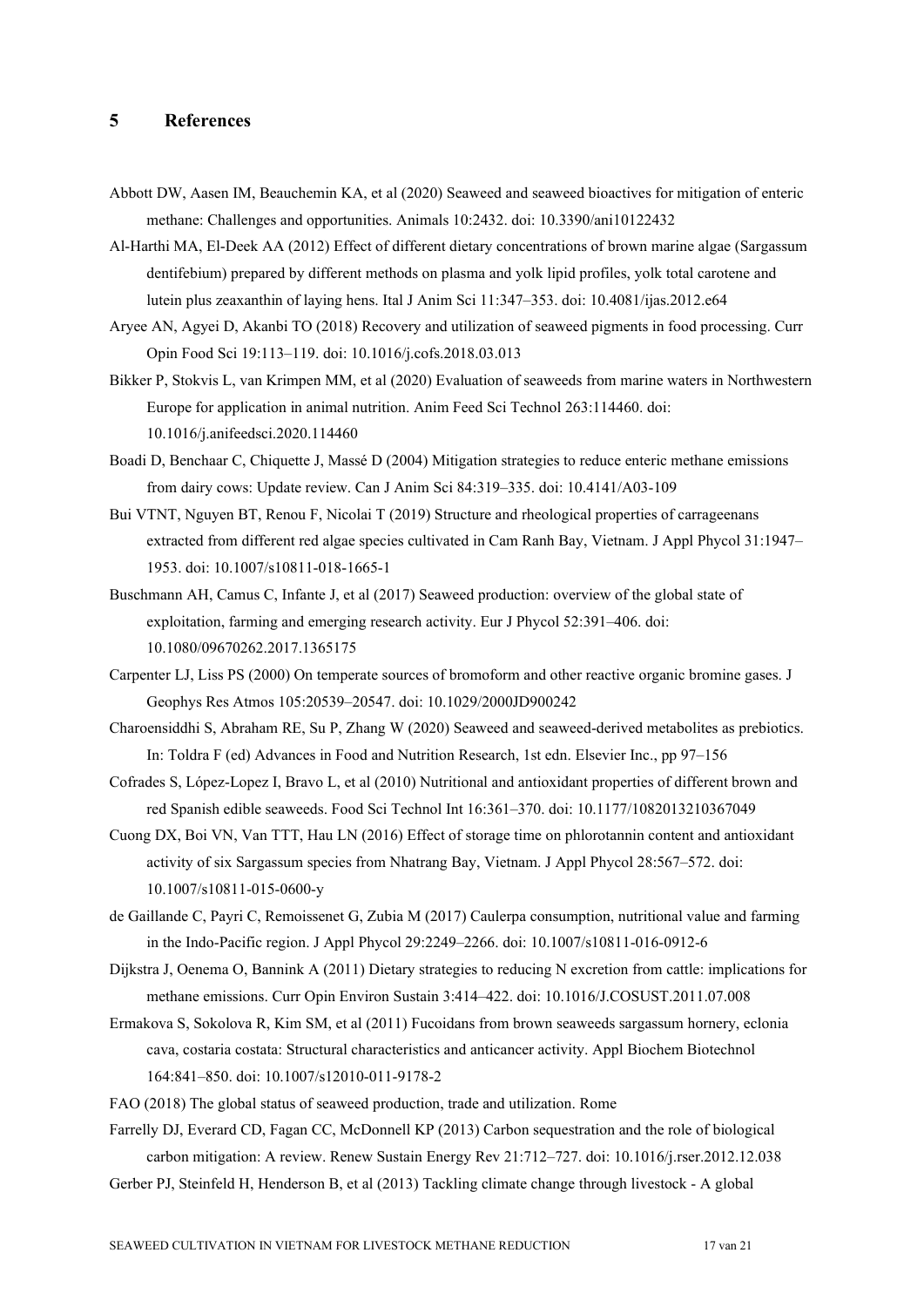assessment of emissions and mitigation opportunities. Rome

- Hayashi L, Reis RP, dos Santos AA, et al (2017) The Cultivation of Kappaphycus and Eucheuma in Tropical and Sub-Tropical Waters BT - Tropical Seaweed Farming Trends, Problems and Opportunities: Focus on Kappaphycus and Eucheuma of Commerce. In: Hurtado AQ, Critchley AT, Neish IC (eds) Tropical Seaweed Farming Trends, Problems and Opportunities: Focus on Kappaphycus and Eucheuma of Commerce. Springer International Publishing, Cham, pp 55–90
- Heffernan N, Smyth TJ, Soler-Villa A, et al (2014) Phenolic content and antioxidant activity of fractions obtained from selected Irish macroalgae species (Laminaria digitata, Fucus serratus, Gracilaria gracilis and Codium fragile). J Appl Phycol 27:519–530. doi: 10.1007/s10811-014-0291-9
- Hong DD, Hien HM, Anh HTL (2011) Studies on the analgesic and anti-inflammatory activities of Sargassum swartzii (Turner) C. Agardh (Phaeophyta) and Ulva reticulata Forsskal (Chlorophyta) in experiment animal models. African J Biotechnol 10:2308–2314. doi: 10.4314/ajb.v10i12.
- Hong DD, Hien HM, Son PN (2007) Seaweeds from Vietnam used for functional food, medicine and biofertilizer. J Appl Phycol 19:817–826. doi: 10.1007/s10811-007-9228-x
- Hong DD, Vy PB, Thu NTH, et al (2018) Evaluation of Bioactivities and Formulation of Face Mask from Sargassum sp. Extract. Acad J Biol 40:106–112
- Hristov ANN, Oh J, Firkins JL, et al (2013) Mitigation of methane and nitrous oxide emissions from animal operations: I. A review of enteric methane mitigation options. J Anim Sci 19:5045–5069. doi: 10.2527/jas2013-6583
- Hung LD, Hoa LT, Hau LN, Trung DT (2019) The lectin accumulation, growth rate, carrageenan yield, and quality from the red alga Kappaphycus striatus cultivated at Camranh Bay, Vietnam. J Appl Phycol 31:1991–1998. doi: 10.1007/s10811-018-1692-y
- Hung LD, Nguyen HTT, Trang VTD (2021) Kappa carrageenan from the red alga Kappaphycus striatus cultivated at Vanphong Bay, Vietnam: physicochemical properties and structure. J Appl Phycol 33:1819– 1824. doi: 10.1007/s10811-021-02415-1
- Jiménez-Escrig A, Jiménez-Jiménez I, Pulido R, Saura-Calixto F (2001) Antioxidant activity of fresh and processed edible seaweeds. J Sci Food Agric 81:530–534
- Junaidi L (2013) Simple Extraction and Molecular Weight Characterization of Fucoidan From Indonesian Sargassum SP. Biopropal Ind 4:49–57. doi: 10.36974/jbi.v4i2.808
- Kinley RD, de Nys R, Vucko MJ, et al (2016) The red macroalgae Asparagopsis taxiformis is a potent natural antimethanogenic that reduces methane production during in vitro fermentation with rumen fluid. Anim Prod Sci 56:282–289
- Kinley RD, Martinez-Fernandez G, Matthews MK, et al (2020) Mitigating the carbon footprint and improving productivity of ruminant livestock agriculture using a red seaweed. J Clean Prod 259:120836. doi: 10.1016/j.jclepro.2020.120836
- Le HD, Sato T, Shibata H, Hori K (2009) Biochemical comparison of lectins among three different color strains of the red alga Kappaphycus alvarezii. Fish Sci 75:723–730. doi: 10.1007/s12562-009-0088-y
- Li X, Norman HC, Kinley RD, et al (2018) Asparagopsis taxiformis decreases enteric methane production from sheep. Anim Prod Sci 58:681–688. doi: 10.1071/AN15883
- Lumbessy SY, Andayani S, Nursyam H, Firdaus M (2019) Biochemical study of amino acid profile of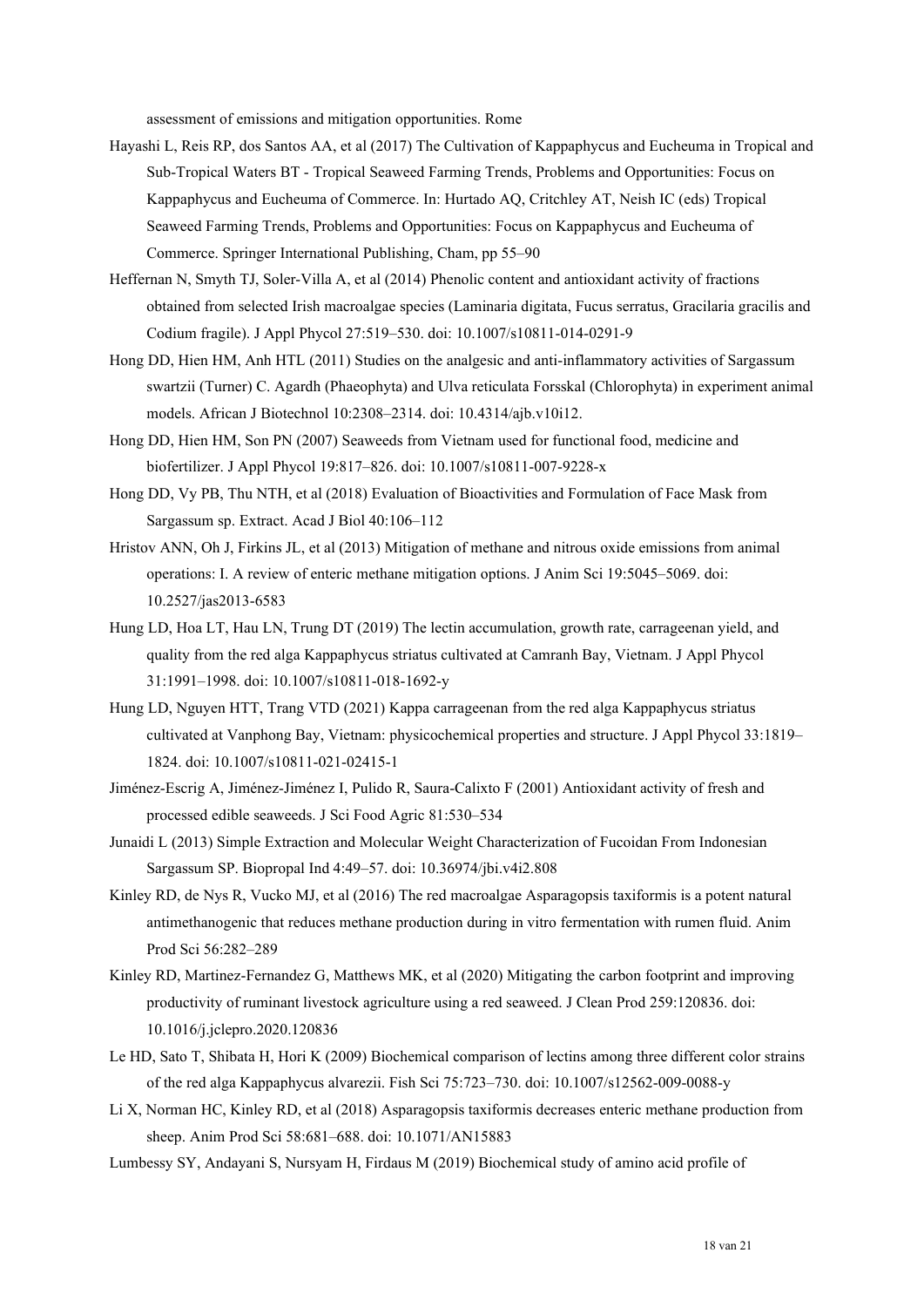kappaphycus alvarezii and gracilaria salicornia seaweeds from gerupuk waters, west nusa tenggara (NTB). EurAsian J Biosci 13:303–307

- Machado L, Magnusson M, Paul NA, et al (2016) Identification of bioactives from the red seaweed Asparagopsis taxiformis that promote antimethanogenic activity in vitro. J Appl Phycol 28:3117–3126. doi: 10.1007/s10811-016-0830-7
- Machado L, Magnusson M, Paul NA, et al (2014) Effects of marine and freshwater macroalgae on in vitro total gas and methane production. PLoS One 9:. doi: https://doi.org/10.1371/journal.pone.0085289
- Makkar HPS, Tran G, Heuzé V, et al (2016) Seaweeds for livestock diets: A review. Anim Feed Sci Technol 212:1–17. doi: 10.1016/j.anifeedsci.2015.09.018
- Matanjun P, Mohamed S, Mustapha NM, Muhammad K (2009) Nutrient content of tropical edible seaweeds, Eucheuma cottonii, Caulerpa lentillifera and Sargassum polycystum. J Appl Phycol 21:75–80. doi: 10.1007/s10811-008-9326-4
- McAllister TA, Okine EK, Mathison GW, Cheng KJ (1996) Dietary, environmental and microbiological aspects of methane production in ruminants. Can J Anim Sci 76:231–243. doi: 10.4141/cjas96-035
- McLeod E, Chmura GL, Bouillon S, et al (2011) A blueprint for blue carbon: Toward an improved understanding of the role of vegetated coastal habitats in sequestering CO2. Front Ecol Environ 9:552–560. doi: 10.1890/110004
- Morais T, Inácio A, Coutinho T, et al (2020) Seaweed potential in the animal feed: A review. J Mar Sci Eng 8:559. doi: 10.3390/JMSE8080559
- Moreira R, Sineiro J, Chenlo F, et al (2017) Aqueous extracts of Ascophyllum nodosum obtained by ultrasoundassisted extraction: effects of drying temperature of seaweed on the properties of extracts. J Appl Phycol 29:3191–3200. doi: 10.1007/s10811-017-1159-6
- Msuya FE, Kyewalyanga MS, Bleicher-Lhonneur G, et al (2012) Seasonal Variation in Growth Rates and Carrageenan Properties of Kappaphycus Alvarezii and Eucheuma Denticulatum Cultivated With and Without Additional Nutrients, in Uroa, Zanzibar, Tanzania. Tanzania J Nat Appl Sci 3:524–535
- Muizelaar W, Groot M, van Duinkerken G, et al (2021) Safety and transfer study: Transfer of bromoform present in asparagopsis taxiformis to milk and urine of lactating dairy cows. Foods 10:584. doi: 10.3390/foods10030584
- Nurjanah N, Jacoeb AM, Hidayat T, Chrystiawan R (2018) The Change in Fiber Components of Caulerpa SP. Seaweeds (From Tual of Maluku) Due to Boiling Process. J Ilmu dan Teknol Kelaut Trop 10:35–48. doi: 10.29244/jitkt.v10i1.21545
- Øverland M, Mydland LT, Skrede A (2019) Marine macroalgae as sources of protein and bioactive compounds in feed for monogastric animals. J Sci Food Agric 99:13–24. doi: 10.1002/jsfa.9143
- Patra A, Park T, Kim M, Yu Z (2017) Rumen methanogens and mitigation of methane emission by antimethanogenic compounds and substances. J Anim Sci Biotechnol 8:1–18. doi: 10.1186/s40104-017-0145- 9
- Pereira L (2018) Biological and therapeutic properties of the seaweed polysaccharides. Int Biol Rev 2:1–50. doi: 10.18103/ibr.v2i2.1762
- Phang SM, Yeong HY, Ganzon-Fortes ET, et al (2016) Marine algae of the South China Sea bordered by Indonesia, Malaysia, Philippines, Singapore, Thailand and Vietnam. Raffles Bull Zool 34:13–59. doi: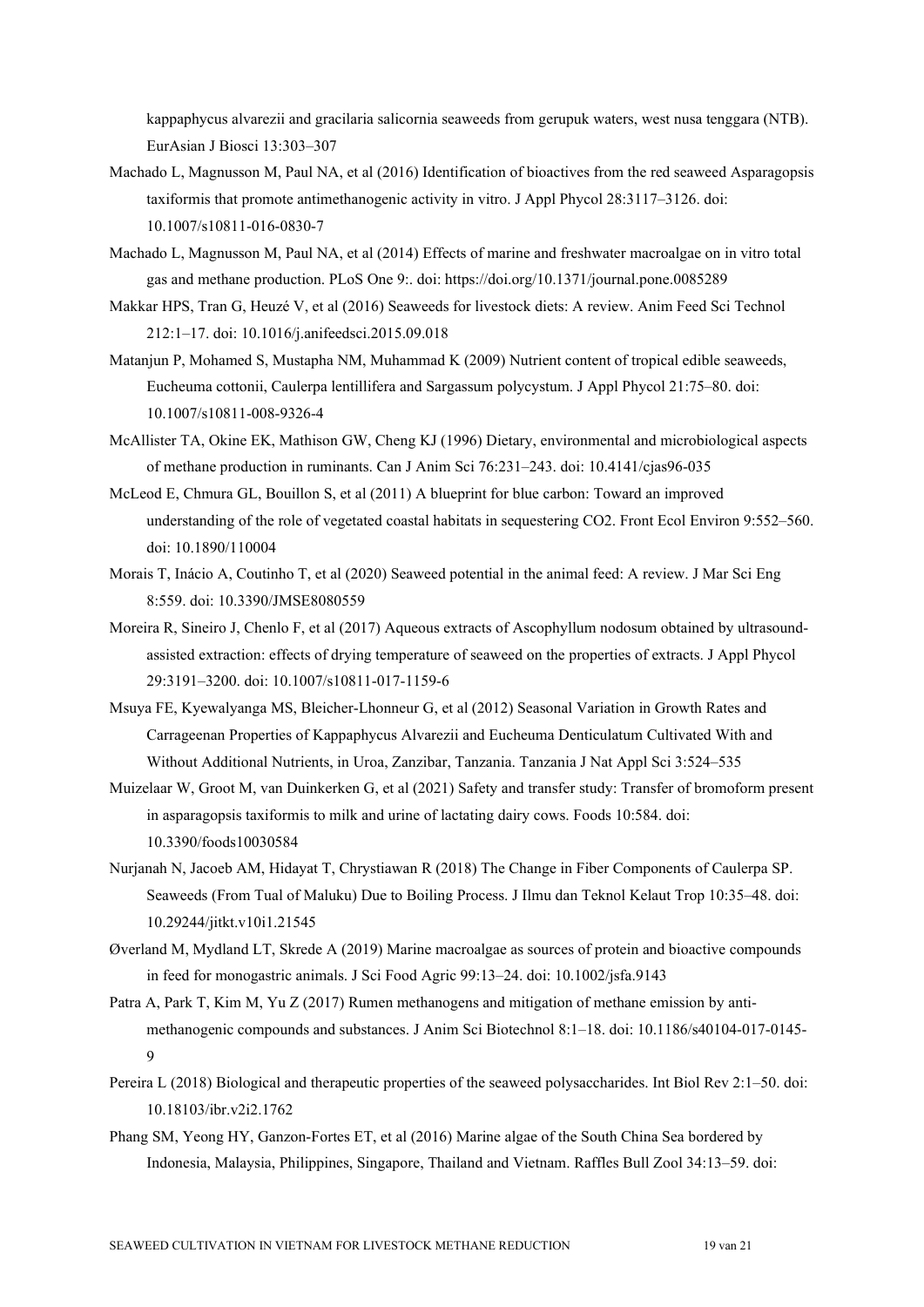10.1007/A43C-165932685F02

- Prayitno CH, Utami FK, Nugroho A, Widyastuti T (2019) The effect of seaweed (Gracilaria sp.) supplementation in sheep feed on methanogenesis inhibition in vitro. IOP Conf Ser Earth Environ Sci 247:012069. doi: 10.1088/1755-1315/247/1/012069
- Rasyid A, Ardiansyah A, Pangestuti R (2019) Nutrient Composition of Dried Seaweed Gracilaria gracilis. Indones J Mar Sci 24:1–6. doi: 10.14710/ik.ijms.24.1.1-6
- Rathore SS, Chaudhary DR, Boricha GN, et al (2009) Effect of seaweed extract on the growth, yield and nutrient uptake of soybean (Glycine max) under rainfed conditions. South African J Bot 75:351–355. doi: 10.1016/j.sajb.2008.10.009
- Rodrigues FM, Marin AK V., Rebelo VA, et al (2021) NUTRITIONAL COMPOSITION OF FOOD ITEMS CONSUMED BY ANTILLEAN MANATEES (Trichechus manatus manatus) ALONG THE COAST OF PARAÍBA, NORTHEASTERN BRAZIL. Aquat Bot 168:103324. doi: 10.1016/j.aquabot.2020.103324
- Roque BM, Brooke CG, Ladau J, et al (2019) Effect of the macroalgae Asparagopsis taxiformis on methane production and the rumen microbiome assemblage. Anim Microbiome 1:3. doi: https://doi.org/10.1186/s42523-019-0004-4
- Roque BM, Venegas M, Kinley RD, et al (2021) Red seaweed (Asparagopsis taxiformis) supplementation reduces enteric methane by over 80 percent in beef steers. PLoS One 16:e0247820. doi: 10.1371/journal.pone.0247820
- Roy S, P A (2017) Biochemical Compositions of Seaweeds Collected from Olaikuda and Vadakkadu, Rameshwaram, Southeast Coast of India. J Mar Sci Res Dev 7:1000240. doi: 10.4172/2155-9910.1000240
- Sánchez-Machado DI, López-Cervantes J, López-Hernández J, Paseiro-Losada P (2004) Fatty acids, total lipid, protein and ash contents of processed edible seaweeds. Food Chem 85:439–444. doi: 10.1016/j.foodchem.2003.08.001
- Singh S, Singh MK, Pal SK, et al (2015) Use of Seaweed Sap for Sustainable Productivity of Maize. The Bioscan 10:1349–1355
- Sondak CFA, Ang PO, Beardall J, et al (2017) Carbon dioxide mitigation potential of seaweed aquaculture beds (SABs). J Appl Phycol 29:2363–2373. doi: 10.1007/s10811-016-1022-1
- Stefenoni HA, Räisänen SE, Cueva SF, et al (2021) Effects of the macroalga Asparagopsis taxiformis and oregano leaves on methane emission, rumen fermentation, and lactational performance of dairy cows. J Dairy Sci 104:4157–4173. doi: 10.3168/jds.2020-19686
- Suryaningrum LH, Samsudin R (2020) Nutritional value and mineral content of seaweed from Binuangeun Beach, Indonesia and potential use as fish feed ingredient. IOP Conf Ser Earth Environ Sci 429:012064. doi: 10.1088/1755-1315/429/1/012064
- Titlyanov EA, Titlyanova T V., Pham VH (2012) Stocks and the use of economic marine macrophytes of Vietnam. Russ J Mar Biol 38:285–298. doi: 10.1134/S1063074012040098
- Tran N, Cao Q Le, Shikuku KM, et al (2020) Profitability and perceived resilience benefits of integrated shrimptilapia-seaweed aquaculture in North Central Coast, Vietnam. Mar Policy 120:104153. doi: 10.1016/j.marpol.2020.104153
- Trung VT, Hau LN, Hang NT (2019) Potentiality of Vietnam Green Seaweed for Bioethanol Production. J Sci Technol 134:52–058